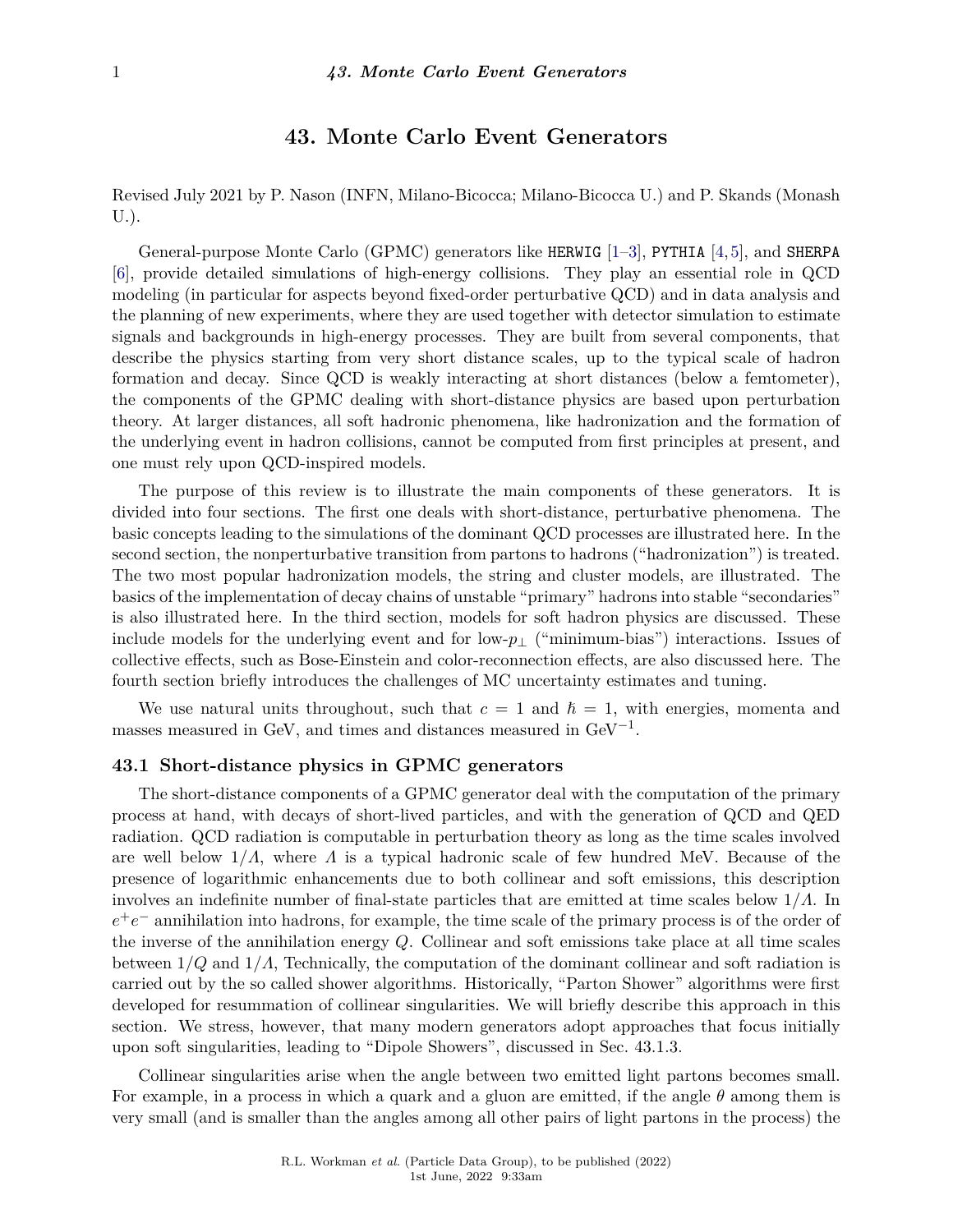squared amplitude factorizes as follows

$$
|M_{qg}|^2 \mathrm{d}\Phi_{qg} \approx |M_q|^2 \mathrm{d}\Phi_q \frac{\alpha_s}{2\pi} P_{q,qg}(z) \mathrm{d}z \frac{\mathrm{d}\phi}{2\pi} \frac{\mathrm{d}\theta^2}{\theta^2} \tag{43.1}
$$

where  $M_{qg}$ ,  $d\Phi_{qg}$  are the amplitude and phase space when both the gluon and the quark are emitted; *M*<sub>*q*</sub>, d $Φ$ <sup>*q*</sup> are the amplitude and phase space when only the quark is emitted; *z* =  $E_q/(E_q + E_q)$  is the fraction of energy carried by the quark;  $\phi$  is the azimuth of the splitting plane, and  $P_{q,qq}(z)$  $C_F(1+z^2)/(1-z)$  is the Altarelli-Parisi splitting kernel for gluon emission from a quark line, with color factor  $C_F = 4/3$ . The factorized form of Eq. (43.1) is due to the fact that for small angle the process is dominated by a single amplitude in which the splitting quark is almost on shell and hence propagates for long distances. We define the energy scale corresponding to the inverse of this distance as the *hardness* of the splitting process, so that larger hardness corresponds to shorter distance. We can define the hardness *t* as the product  $E^2\theta^2$ , or as the virtuality of the splitting parton  $p^2$ , or as a measure of the relative transverse momentum in the splitting such as the  $k_t$  of an emitted parton relative to its parent, defined by

$$
p^2 = 2E^2z(1-z)(1-\cos\theta) \approx z(1-z)E^2\theta^2, \quad k_t^2 = z^2(1-z)^2E^2\theta^2. \tag{43.2}
$$

If the region of small values of  $z$  and  $1-z$  was not important, these definitions would be equivalent. In QCD we also have soft divergences, arising when soft gluons are emitted. In Eq. (43.1) they appear as  $z \to 1$ , because of the  $1/(1-z)$  singularity of  $P_{q,qq}(z)$ . Thus, we expect that the choice of the appropriate ordering variable will be relevant when dealing with soft divergences (see Sec. 43.3). The  $d\theta^2/\theta^2$  factor in Eq. (43.1) can be equivalently written in terms of the hardness d*t/t*. After integration, it gives rise to a logarithmic factor log(*Q*2*/Λ*<sup>2</sup> ). We can have many subsequent splittings, that we can describe by applying Eq. (43.1) recursively, as long as the splittings are strongly ordered in decreasing hardness. This means that, from a typical final-state configuration, by clustering together final-state parton pairs with the smallest hardness recursively, we can reconstruct a branching tree, that may be viewed as the splitting history of the event. We stress that all hardness values between the hardness of the primary process and the cutoff scale *Λ* are equally involved here. The collinear approximation is applied recursively to splitting processes that have much smaller hardness with respect to all previous ones.

By integrating over the phase space, a process with *n* collinear splittings will be of order  $(\alpha_S(Q^2) \log(Q^2/\Lambda^2))^n$  with respect to the primary process. Since  $\alpha_S(Q^2) \propto 1/\log(Q^2/\Lambda^2)$  [\[7\]](#page-21-2), these corrections are not small. The so-called KLN theorem [\[8,](#page-21-3)[9\]](#page-21-4) guarantees that large logarithmic enhancements arising from final-state collinear splitting cancel against the virtual corrections in inclusive cross sections, order by order in perturbation theory. Furthermore, the factorization theorem guarantees that initial-state collinear singularities can be factorized into the parton density functions (PDFs) [\[7\]](#page-21-2). Therefore, the cross section for the basic process remains accurate up to corrections of higher orders in  $\alpha_{\rm s}(Q)$ , provided it is interpreted as an inclusive cross section, rather than as a bare partonic cross section. For example, the leading order (LO) cross section for  $e^+e^-$  →  $q\bar{q}$  is a good LO estimate of the  $e^+e^-$  cross section for the production of a pair of quarks accompanied by an arbitrary number of collinear and soft gluons, but is not a good estimate of the cross section for the production of a  $q\bar{q}$  pair with no extra radiation. In summary, perturbation theory at fixed order can yield increasingly accurate predictions for inclusive observables, but cannot be used to describe the indefinite sequence of collinear and soft radiations that accompany the hard partons.

Parton-Shower algorithms are used to compute the cross section for generic hard processes including all dominant collinear radiation. These algorithms begin with the generation of the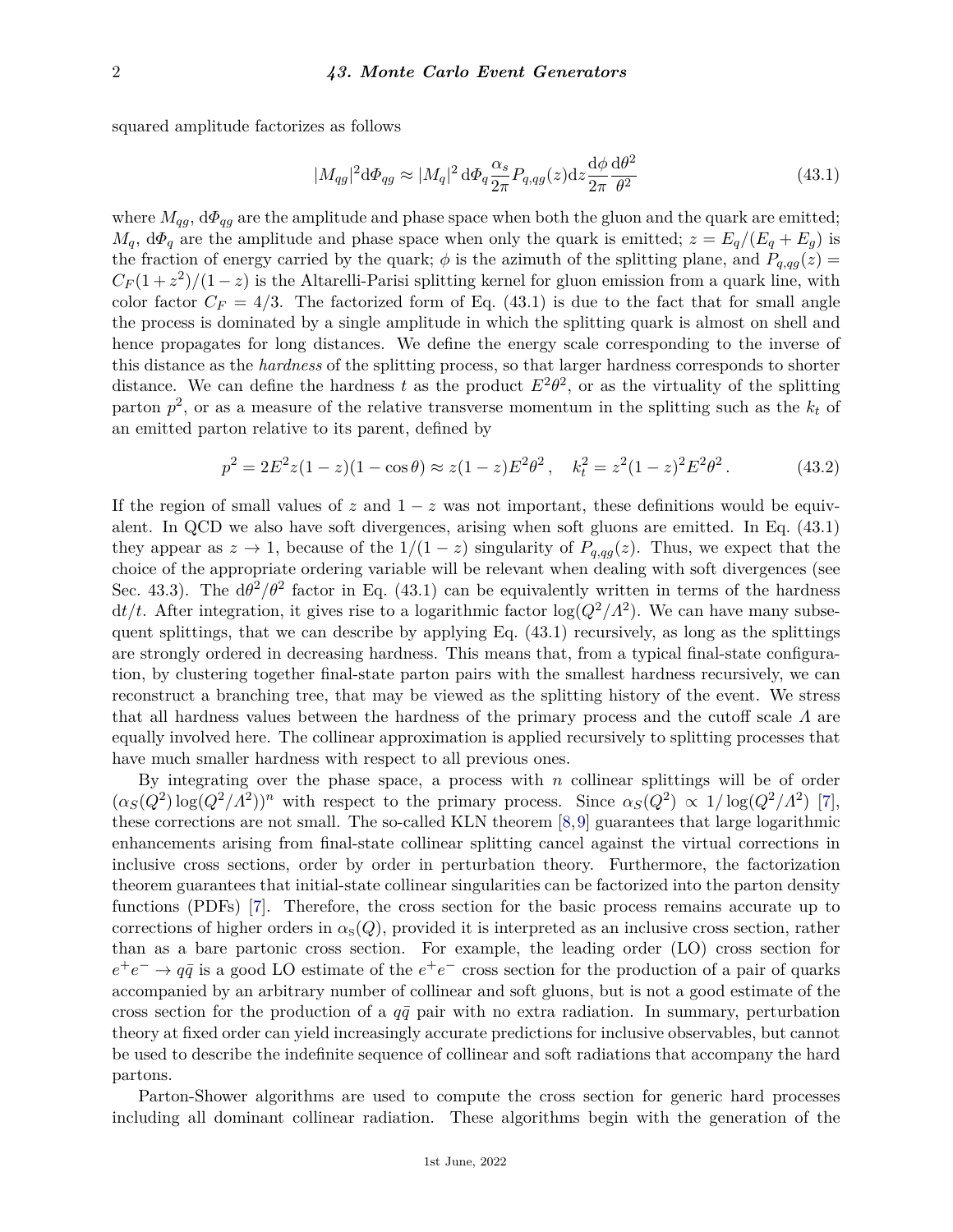kinematics of the basic process, performed with a probability proportional to its LO partonic cross section. This is interpreted physically as the inclusive cross section for the basic process, followed by an arbitrary sequence of shower splittings. The algorithm then assigns a probability to each splitting sequence, so that the initial LO cross section is partitioned into the cross sections for a multitude of final states of arbitrary multiplicity, with their sum equal to the cross section of the primary process. This property of the GPMCs reflects the KLN cancellation mentioned earlier, and it is often called "unitarity of the shower process", a name that reminds us that the KLN cancellation itself is a consequence of unitarity. The fact that a quantum mechanical process can be described in terms of composition of probabilities, rather than amplitudes, follows from the collinear approximation. In fact, because of strong ordering, a radiated parton cannot be collinear to more than one parton in the amplitude, and this suppresses interference effects.

We now illustrate the basic parton-shower algorithm, as first introduced in Ref. [\[10\]](#page-21-5). (For more pedagogical introductions see Ref. [\[11\]](#page-21-6) and references therein.) For simplicity, we consider the example of  $e^+e^-$  annihilation into  $q\bar{q}$  pairs, where we only have to deal with final state radiation (FSR). We consider all final states that can be built by dressing the  $q$  and  $\bar{q}$  partons with an indefinite number of splitting processes. By recursively clustering together final state parton pairs with the smallest relative hardness, from each final state configuration we can construct two trees rooted at the *q* and  $\bar{q}$  partons. The momenta of all intermediate lines of the tree diagrams are then uniquely determined from the final-state momenta. Hardnesses in the trees are ordered. One assigns to each splitting vertex the hardness *t*, the energy fractions *z* and 1−*z* of the two generated partons, and the azimuth  $\phi$  of the splitting process with respect to the momentum of the incoming parton. For definiteness, we assume that  $z$  and  $\phi$  are defined in the center-of-mass (CM) frame of the  $e^+e^-$  collision. The differential cross section for a given final state is given by the product of the differential cross section for the initial  $e^+e^- \rightarrow q\bar{q}$  process, multiplied by a factor

$$
\Delta_i(t_m, t_n) \frac{\alpha_s(t)}{2\pi} P_{i,jk}(z) \frac{dt_m}{t_m} dz \frac{d\phi}{2\pi}
$$
\n(43.3)

for each intermediate line arising from the  $n^{\text{th}}$  and ending in the  $m^{\text{th}}$  splitting vertex.  $\Delta(t_m, t_n)$  is the so-called Sudakov form factor

$$
\Delta_i(t_m, t_n) = \exp\left[ - \int_{t_m}^{t_n} \frac{dq^2}{q^2} \frac{\alpha_s(q^2)}{2\pi} \sum_{jk} P_{i,jk}(z) dz \frac{d\phi}{2\pi} \right] \,. \tag{43.4}
$$

The suffixes *i* and *jk* represent the parton species of the incoming and final partons, respectively, and  $P_{i,jk}(z)$  are the Altarelli-Parisi [\[12\]](#page-21-7) splitting kernels. Notice that the endpoints on the *z* integration depend upon the definition of hardness. For example, in case of virtuality or transverse momentum ordering, the  $z$  integration is automatically cut-off near the extremes, see eq.  $(1.2)$ . When this is not the case (as, for example, for angular ordering) an explicit cut-off on *z* must be introduced, corresponding to the requirement that an emission must have some minimum energy to be distinguishable from no emission. For lines originating at the primary vertex, the scale *t<sup>n</sup>* is replaced by the typical scale of the primary process and for lines ending without any further splitting the scale  $t_m$  is replaced by  $t_0$ , an infrared cutoff defined by the shower hadronization scale (at which the charges are screened by hadronization) or, for an unstable particle, its width (a source cannot emit radiation with a period exceeding its lifetime).

Eq. (43.3) can be obtained by iterating formula Eq. (43.1) recursively, with two important corrections: a) the strong coupling is evaluated at a scale corresponding to the hardness of the splitting process; b) the presence of the Sudakov form factor. Both these modifications arise from the inclusion of all collinear-dominant virtual corrections.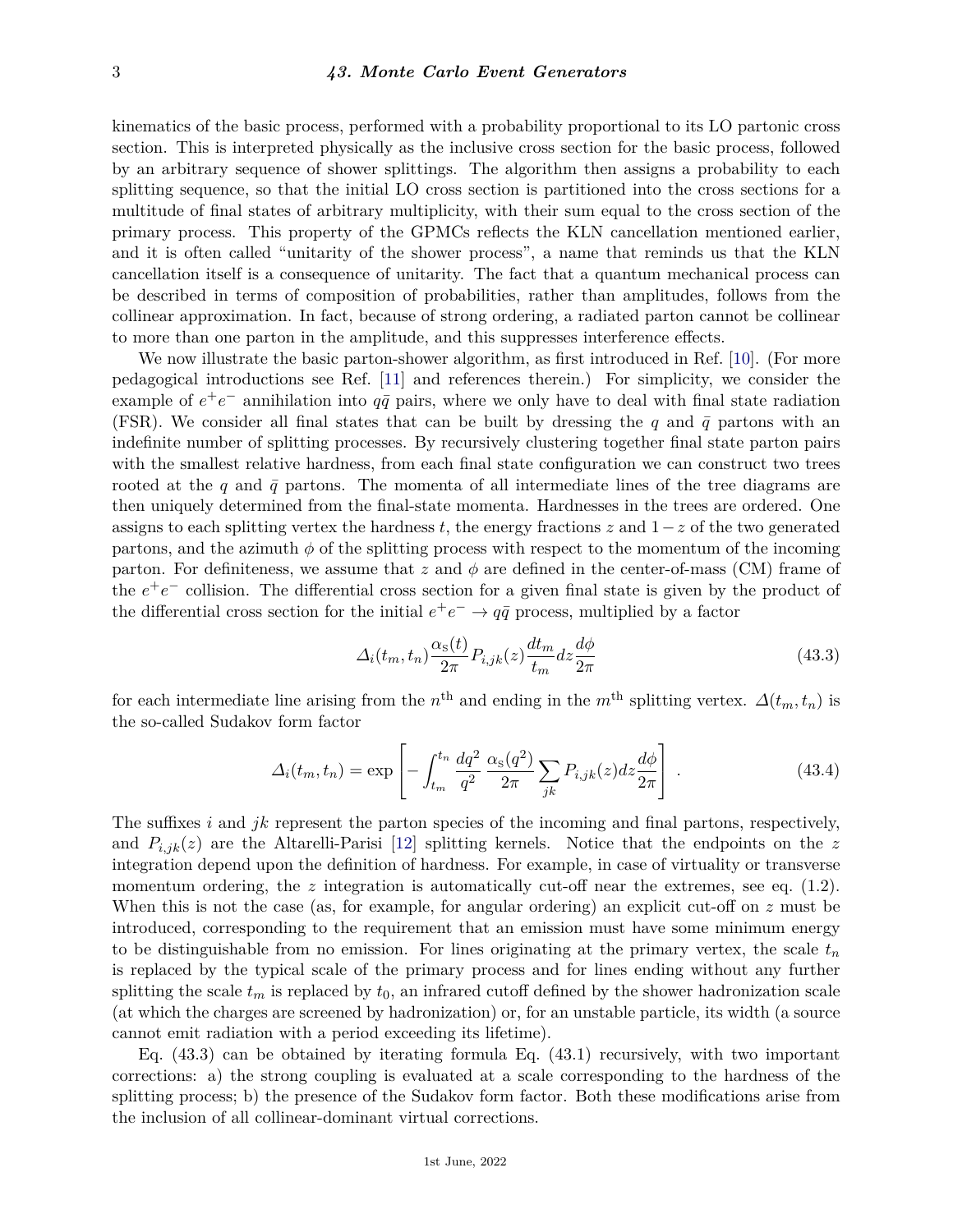Notice that the Sudakov form factor for a small hardness interval  $\Delta_i(t, t + \delta t)$  is equal to one minus the integrated emission probability of Eq. (43.3), i.e. it can be interpreted as the probability of no emission in the interval  $t, t + \delta t$ . From this, it immediately follows that  $\Delta_i(t_m, t_n)$  can be interpreted as the no-emission probability in the full  $t_m, t_n$  interval. This interpretation allows to formulate the shower process as a probabilistic algorithm. We first notice that  $0 < \Delta_i(t_m, t_n) \leq 1$ , where the upper extreme is reached for  $t_m = t_n$ , and the lower extreme is approached for  $t_m = t_0$ . Starting from each of the partons in the primary process (e.g.,  $e^+e^- \rightarrow q\bar{q}$ ), event generation then proceeds recursively as follows. Given a parton exiting a vertex with hardness  $t_n$ , (taken to be of order the annihilation scale  $Q^2$  for the first branching) one seeks a solution of the equation  $r = \Delta_i(t_m, t_n)$ , with  $r \in [0, 1]$  a uniform random number, and solves it for the hardness of the next branching  $t_m$ . If  $t_m \leq t_0$ , no splitting is generated and the line is interpreted as a final parton. If  $t_m > t_0$ , a branching is generated at the scale  $t_m$ . Its *z* value and the final parton species *jk* are generated with a probability proportional to  $P_{i,jk}(z)$ . The azimuth is generated uniformly, neglecting angular correlations (see Sec. 43.1.1). This procedure is started with each of the primary process partons, and is applied recursively to all generated partons. It may generate an arbitrary number of partons, and it stops when no final-state partons undergo further splitting.

The four-momenta of the final-state partons are reconstructed from the momenta of the initial ones, and from the whole sequence of splitting variables, subject to overall momentum conservation. Different algorithms employ different strategies to treat recoil effects due to momentum conservation, which may be applied either locally for each splitting, or globally for the entire set of partons (a procedure called *momentum reshuffling*.) This has a subleading effect with respect to the collinear approximation.

We emphasize that the shower cross sections described above can be derived from perturbative QCD by keeping only the collinear-dominant real and virtual contributions to the cross section. As such it is unpredictive for large-angle radiation. It is thus unsafe to rely upon Parton Shower Monte Carlo alone to compute backgrounds to new physics signals that are characterized by several widely separated jets.

A Shower Monte Carlo builds its final state as if it developed from an iterative process, often with each intermediate stage made available to the user. It should be remarked that the meaning of these intermediate stages is only relevant within the approximation adopted by the generator, and could also differ in different implementations.

#### **43.1.1** *Angular correlations*

In gluon-splitting processes  $(g \to q\bar{q}, g \to gg)$  in the collinear approximation, the distribution of the split pair is not uniform in azimuth, and the Altarelli-Parisi splitting functions are recovered only after azimuthal averaging. This dependence is due to the interference of positive and negative helicity states for the gluon that undergoes splitting. Spin correlations propagate through the splitting process, and determine acausal correlations of the EPR kind [\[13\]](#page-21-8). A method to partially account for these effects was introduced in Ref. [\[14\]](#page-21-9), in which the azimuthal correlation between two successive splittings is computed by averaging over polarizations. This can then be applied at each branching step. Acausal correlations are argued to be small, and are discarded with this method, that is still used in PYTHIA [\[4\]](#page-20-2). A method that fully includes spin correlation effects was later proposed [\[15\]](#page-21-10), and has been implemented in HERWIG [\[3,](#page-20-1) [16\]](#page-21-11).

#### **43.1.2** *Initial-state radiation*

Initial-state radiation (ISR) arises because incoming particles may undergo collinear radiation before entering the hard-scattering process. In doing so, they acquire a non-vanishing transverse momentum, and their virtuality becomes negative (spacelike). It turns out to be convenient to develop the ISR shower starting with the highest hardness (i.e. with the hard process) and ending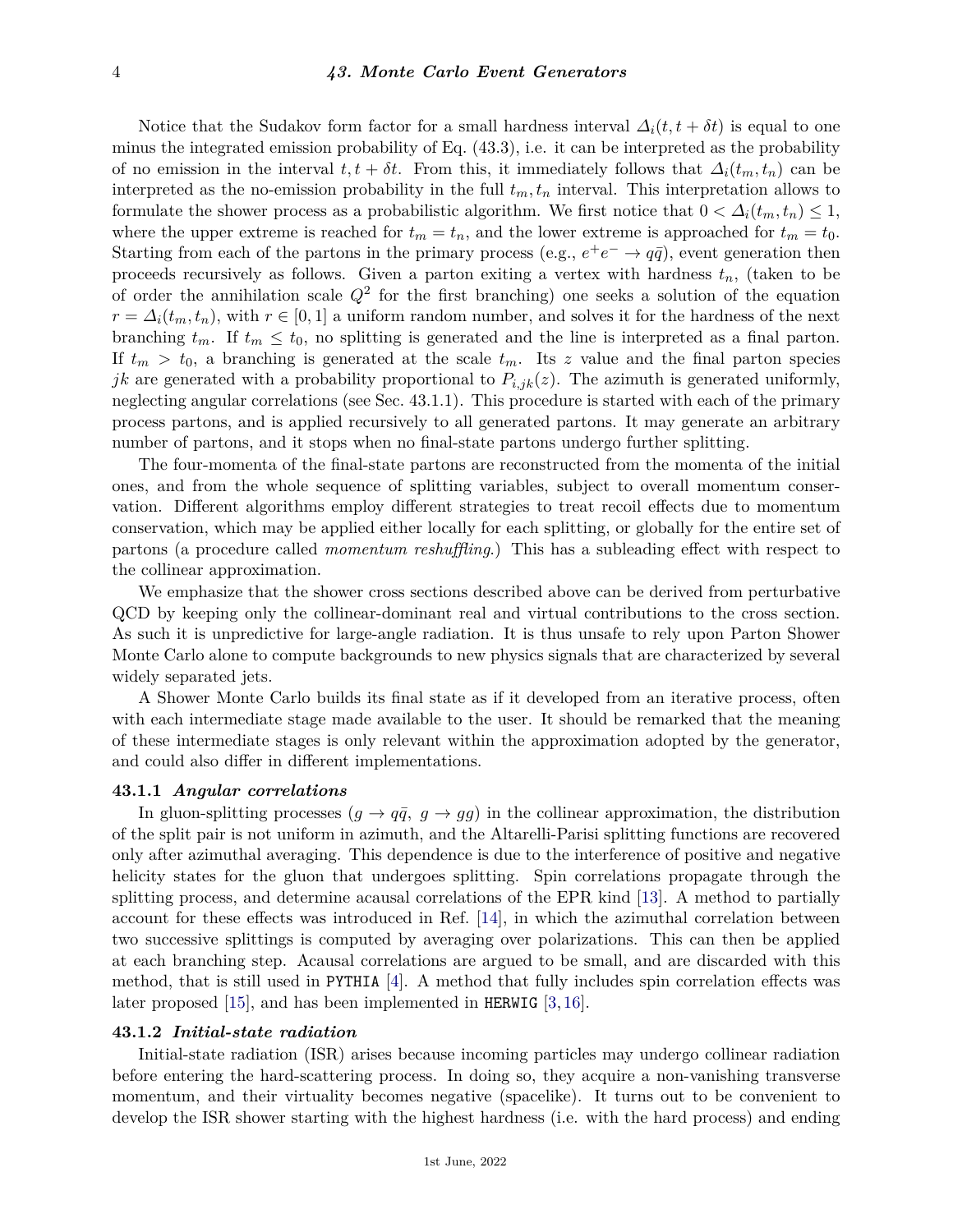with the smallest (i.e. with the incoming parton in the hadron). Unlike the case of FSR, however, hardness ordering is opposite to time ordering in the ISR case. A corresponding backwards-evolution algorithm was formulated by Sjöstrand [\[17\]](#page-21-12), and was basically adopted in all shower models. It can be illustrated by considering a primary interaction initiated by a quark where no collinear emission of hardness  $\geq t$  have taken place, and the same process where the quark also emits a collinear gluon of hardness *t*. The respective cross sections are proportional to

$$
|M_q(x)|^2 \mathrm{d} x f_q(x,t), \quad \text{and} \quad |M_q(x)|^2 \mathrm{d} x \frac{\alpha_s(t)}{2\pi} f_q(x/z,t) P_{q,qg}(z) \mathrm{d} z \frac{\mathrm{d} \mathbb{G}}{2\pi} \frac{\mathrm{d} t}{t} \,. \tag{43.5}
$$

Here  $f_q$  is the quark PDF in the incoming hadron, x is the fraction of momentum of the incoming quark that enters the basic process, while  $x/z$  is the fraction of momentum of the incoming quark *before* it emits the collinear gluon. The elementary *emission probability* is the ratio of the second over the first expression in Eq. (43.5). In analogy with the final state radiation case, this ratio will appear in the exponent of the Sudakov form factor, that (after the inclusion of all splitting subprocesses) is given by

$$
\Delta_i^{\text{ISR}}(t, t') = \exp\left[-\int_{t'}^t \frac{dt''}{t''} \frac{\alpha_s(t'')}{2\pi} \int_x^1 \frac{dz}{z} \sum_{jk} P_{j, ik}(z) \frac{f_j(t'', x/z)}{f_i(t'', x)}\right].
$$
\n(43.6)

Notice that there are two uses of the PDFs: they are used to compute the cross section for the basic hard process, and they control ISR via backward evolution. Since the evolution is generated with leading-logarithmic accuracy, it is acceptable to use two different PDF sets for these two tasks, provided they agree at the LO level.

In the context of GPMC evolution, each ISR emission generates a finite amount of transverse momentum. Details on how the recoils generated by these transverse "kicks" are distributed among other partons in the event, in particular the ones involved in the hard process, constitute one of the main areas of difference between existing algorithms, see Ref. [\[11\]](#page-21-6). An additional  $\mathcal{O}(1 \text{ GeV})$ of "primordial  $k_T$ " is typically added, to represent the sum of unresolved and/or non-perturbative motion below the shower cutoff scale.

## **43.1.3** *Soft emissions and QCD coherence*

Soft singularities arise in QCD due to the real or virtual emission of soft gluons. For example, the cross section for the emission of a soft gluon in  $e^+e^-$  annihilation into hadrons is given by

$$
d\sigma_{q\bar{q}g} \approx d\sigma_{q\bar{q}} \frac{4}{3} (4\pi \alpha_s) \left[ \frac{2 p_q \cdot p_{\bar{q}}}{p_q \cdot l \ p_{\bar{q}} \cdot l} \right] \frac{d^3 l}{2l^0 (2\pi)^3} = d\sigma_{q\bar{q}} \frac{\alpha_s}{2\pi} \frac{4}{3} \frac{dl^0}{l^0} \frac{d\phi}{2\pi} \frac{d\cos\theta}{1 - \cos^2\theta},\tag{43.7}
$$

where  $p_q$ ,  $p_{\bar{q}}$  and *l* are the quark, antiquark and gluon momentum, and  $\theta$  and  $\phi$  are the polar and azimuthal angle of the gluon momentum with respect to the quark direction. Since the gluon is soft, we may assume that  $p_q$  and  $p_{\bar{q}}$  are unaffected by the gluon emission. The soft singularity is manifest in the  $d^{0}/l^{0}$  factor. Notice that also collinear singularities are present at the same time when  $\theta \to 0$  and  $\theta \to \pi$ , corresponding to the gluon becoming collinear to either the quark or the antiquark. It is easy to check that in the collinear limits Eq. (43.7) becomes equivalent to Eq. (43.1) with  $P_{q,qg}(z) = \frac{4}{3} \frac{2}{1-z}$ , i.e. the limiting form of  $P_{q,qg}(z)$  when *z* approaches 1. Thus, soft singularities coexist with collinear ones, so that two potentially large logarithms can arise simultaneously due to gluon emission.

Unlike the case of collinear emission, soft emission is not tied to a single emitting particle. The amplitude for the emission of a soft gluon from an external (incoming or outgoing) line with momentum *p* is proportional to  $p \cdot \epsilon / p \cdot l$ . When squaring the amplitude, products like the one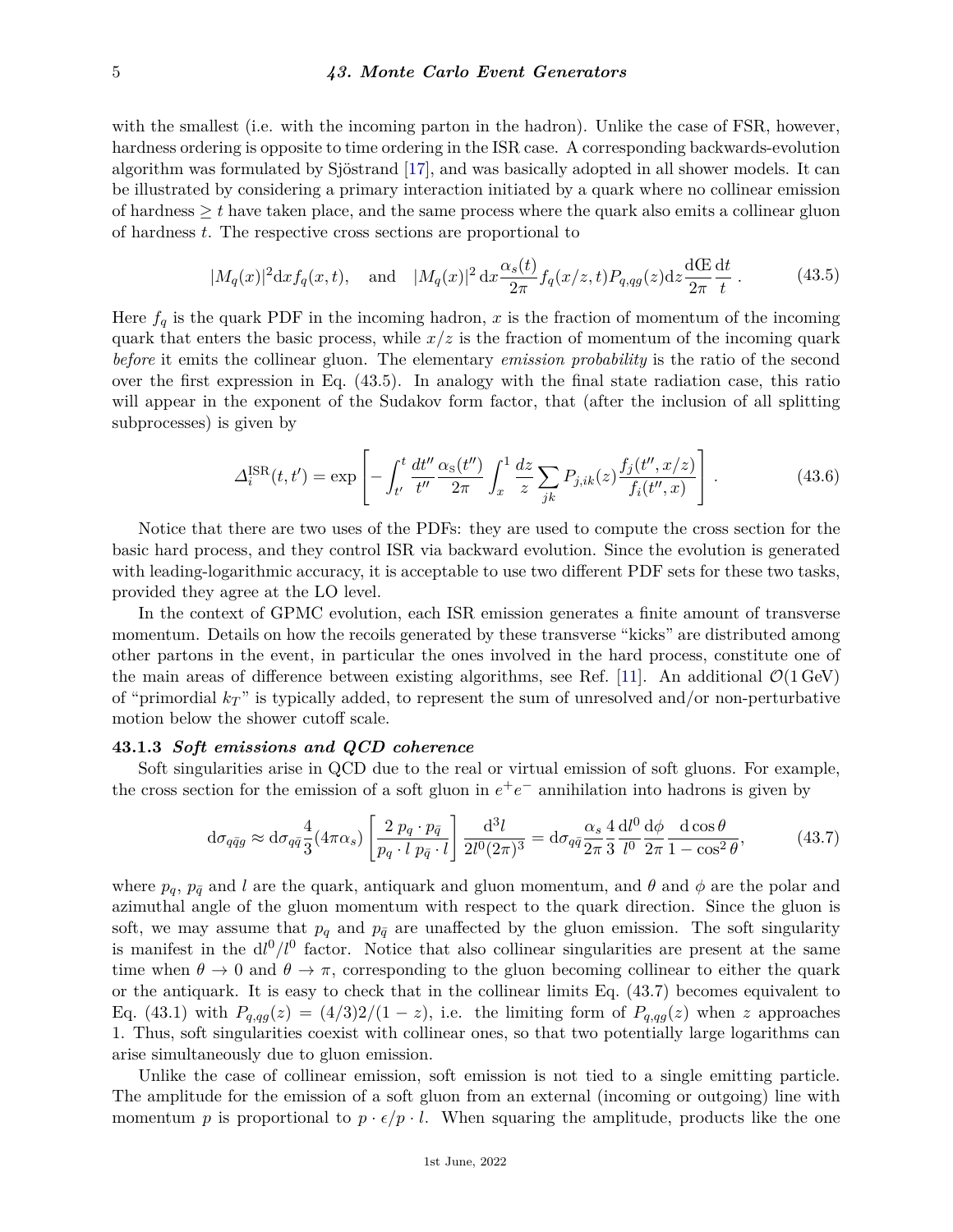appearing in the square bracket of Eq. (43.1) arise for all pairs of external particles, with the product of a single emission amplitude with itself appearing only if  $p^2 > 0$ , i.e. for massive colored particles. Thus, interference plays here a crucial role. This is unlike the case of collinear singularities, where because of strong ordering a radiated parton cannot be collinear to more than one other parton.

It was shown in a set of publications (see Ref. [\[18\]](#page-21-13)) that, within the conventional partonshower formalism based on collinear factorization, the region of collinear and soft emissions can be correctly described by using the angle of the emissions as the ordering variable, rather than the virtuality, and by setting the argument of  $\alpha_{\rm s}$  at the splitting vertex equal to the relative parton transverse momentum after the splitting. Physically, the ordering in angle approximates the coherent interference arising from large-angle soft emission from a bunch of collinear partons. Without this effect, the particle multiplicity would grow too rapidly with energy, in conflict with *e*<sup>+</sup>*e*<sup>−</sup> data. For this reason, angular ordering is used as the default evolution variable in all versions of HERWIG (see Ref. [\[19\]](#page-21-14)). To partially account for soft interference effects, an angular veto is imposed on the virtuality-ordered evolution in PYTHIA 6 [\[20\]](#page-21-15).

A radical alternative formulation of QCD cascades first proposed in Ref. [\[21\]](#page-21-16) focuses upon soft emission, rather than collinear emission, as the basic splitting mechanism. It then becomes natural to consider a branching process where it is a parton pair (i.e. a dipole) rather than a single parton, that emits a soft parton. Adding a suitable correction for non-soft, collinear partons, one can simultaneously achieve the correct logarithmic structure for both the collinear and soft emissions in the so called leading color approximation, i.e. when terms suppressed by a power of the number of colors are neglected. The ARIADNE [\[22\]](#page-21-17) and VINCIA [\[23\]](#page-21-18) programs are based on this approach. Dipole-type showers [\[24\]](#page-21-19) are also used by default in SHERPA [\[25\]](#page-21-20) and exist as an option in HERWIG [\[26\]](#page-21-21). An alternative dipole-based model is available in PYTHIA and SHERPA via the DIRE [\[27\]](#page-21-22) plugin. The *p*⊥-ordered showers in PYTHIA 6 and 8 represent a hybrid, combining collinear splitting kernels with dipole kinematics [\[28\]](#page-21-23).

# **43.1.4** *Resummation*

Shower Monte Carlo generators perform resummation of all-order collinear- and/or soft-enhanced perturbative contributions, and it is thus natural to compare them to QCD resummation calculations [\[7\]](#page-21-2). The latter start from the definition of specific infrared-safe observables, that develop towers of large logarithms in certain regions of phase space, typically organized as

$$
A(\alpha_{\rm s}) \exp[Lg_0(\alpha_{\rm s}L) + g_1(\alpha_{\rm s}L) + g_2(\alpha_{\rm s}L) + \ldots] \tag{43.8}
$$

where *L* is the large logarithm,  $\alpha_{\rm S}$  is the strong coupling constant evaluated at some hard scale, and the functions A and  $g_i$  have an all-order expansion in their arguments. We talk about  $N<sup>n</sup>LL$ accuracy if all  $g_i$  functions for  $i \leq n$  have been computed correctly in the resummation formula. In particular we talk about LL accuracy if the function  $g_0$  is given correctly, NLL accuracy if  $g_2$  is correct, and so on.

In general, a dedicated resummation calculation must be performed for each new observable. The predictions of shower MCs, on the other hand, are cast in terms of complete sets of final-state momenta, on which one can evaluate any observable; i.e., the shower algorithm itself is normally independent of the specific observable(s) under study. Because of this, it is not easy to qualifying the accuracy of a shower MC using the same criteria adopted in resummation calculation. In spite of this fact, shower MCs perform generally quite well in the description of observables that require resummation. This is related to their inclusion of several universal but formally subleading aspects. There is no guarantee, however, that the shower MC should perform to a certain level of accuracy for all distributions that require resummation. Thus, a more systematic treatment of subleading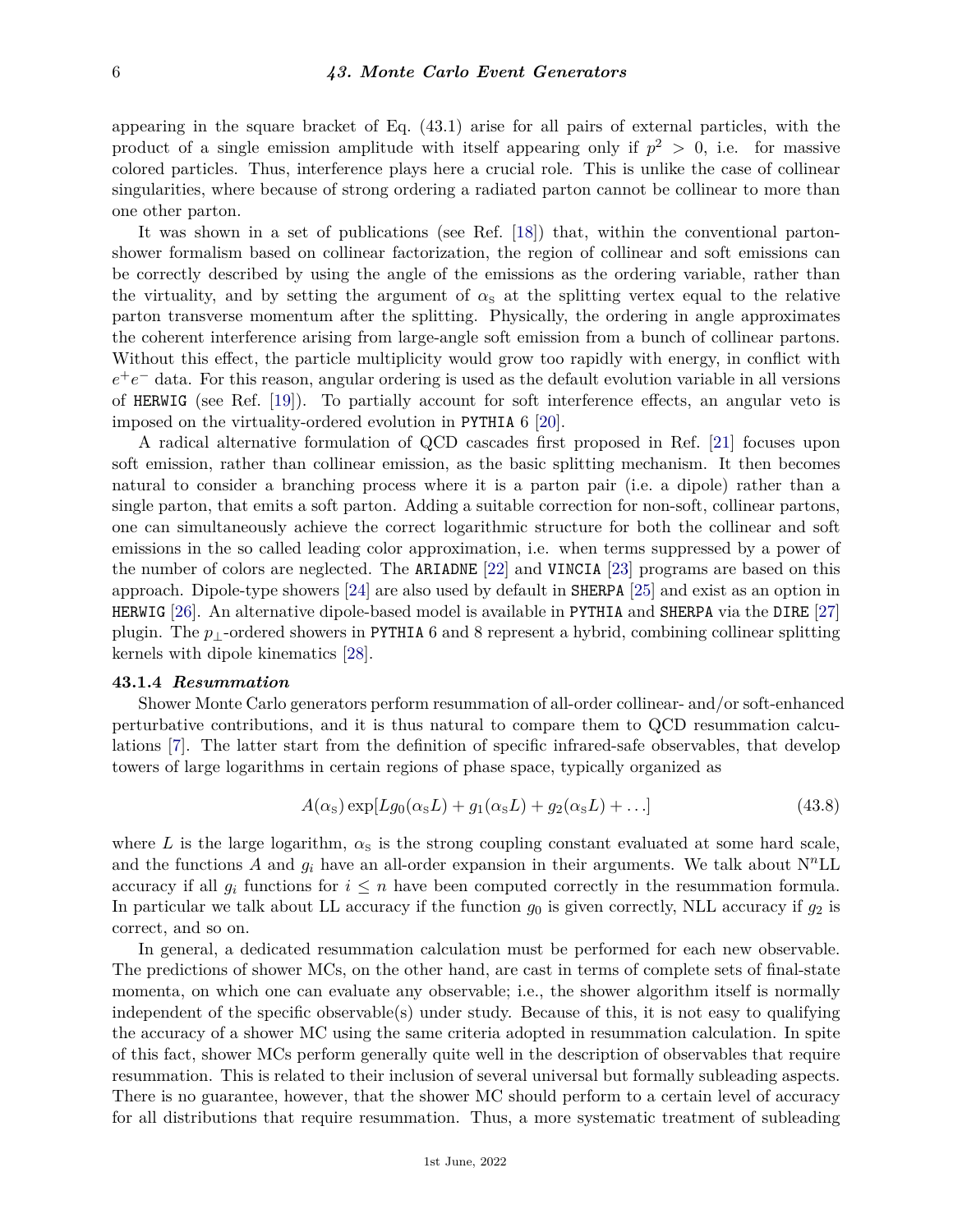effects is quite desirable.

Several studies have appeared in the literature, aiming at either improving the current shower algorithms or formulate totally new ones, in such a way that the theoretical accuracy can be discussed in more precise terms [\[29–](#page-21-24)[34\]](#page-21-25). In particular, in refs [\[29–](#page-21-24)[31\]](#page-21-26) (the PanScales collaboration), it was shown that criteria for defining the accuracy of Shower Generators can indeed be given on a quite general ground. They identified two such criteria: the first one regards the multi-parton real matrix-elements generated by the shower algorithm, that are required to be accurate in the region of phase space that are relevant for  $N<sup>n</sup>LL$  accuracy. The second one regards the implementation of the virtual corrections, and it requires that for a large class of shape variables the shower MC must agree with the resummed calculation at the  $N<sup>n</sup>LL$  level. The PanScale collaboration has also constructed shower algorithms that, at least in the leading color approximation, are NLL accurate according to these criteria.

#### **43.1.5** *Massive quarks*

Quark masses act as a cut-off on collinear singularities. If the mass of a quark is below, or of the order of *Λ*, its effect in the shower is small. For larger quark masses, like in *c*, *b*, or *t* production, it is the mass, rather than the typical hadronic scale, that cuts off collinear radiation. For a quark with energy *E* and mass  $m_Q$ , the divergent behavior  $d\theta/\theta$  of the collinear splitting process is regulated for  $\theta \leq \theta_0 = m_Q/E$ . We thus expect less collinear activity for heavy quarks than for light ones, which in turn is the reason why heavy quarks carry a larger fraction of the momentum acquired in the hard production process.

This feature can be implemented with different levels of sophistication. Using the fact that soft emission exhibits a zero at zero emission angle, older parton shower algorithms simply limited the shower emission to be not smaller than the angle  $\theta_0$ . More modern approaches are used in both PYTHIA, where mass effects are included using a kind of matrix-element correction method [\[35\]](#page-21-27), and in HERWIG++ and SHERPA, where a generalization of the Altarelli-Parisi splitting kernel is used for massive quarks [\[36\]](#page-21-28).

# **43.1.6** *Color information*

In event generators, quarks and antiquarks are represented by color lines, with arrows indicating the direction of color flow. In the limit of infinitely many colors (called the leading color approximation), each such line can be associated with a unique label; the probability for two quarks (or antiquarks) to have the same color (anticolor) vanishes. Moreover, in the same limit gluons can be represented by a pair of color lines with opposite arrows, as can be realized e.g. from the SU(3) group relation  $8 = 3 \otimes \overline{3} \oplus 1$ . The rules for color propagation are:



During the shower development, partons are connected by color lines. We can have a quark directly connected by a color line to an antiquark, or via an arbitrary number of intermediate gluons, as shown in Fig. 43.1. It is also possible for a set of gluons to be connected cyclically in color, as e.g. in the decay  $\gamma \rightarrow g \gamma g$ . The color information is used in angular-ordered showers, where the angle of color-connected partons (i.e. partons connected by the same color line) determines the initial angle for the shower development, and in dipole showers, where dipoles are always color-connected partons. It is also used in hadronization models, where the initial strings or clusters used for hadronization are formed by color-neutral clusters of partons.

#### **43.1.7** *Electromagnetic (and weak) corrections*

The physics of photon emission from charged particles, and of photon splittings to pairs of charged fermions, can also be treated with a shower MC algorithm. High-energy electrons and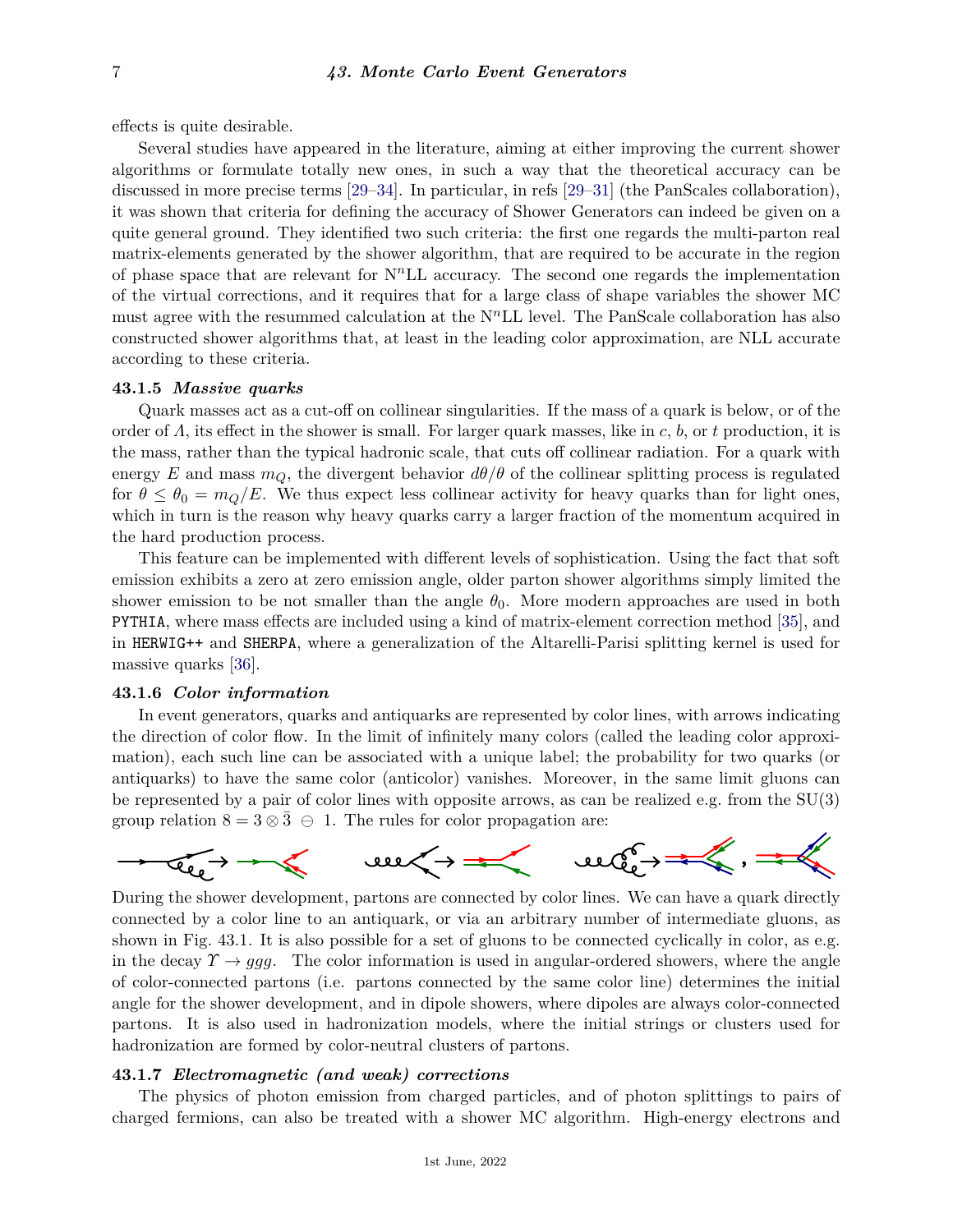

**Figure 43.1:** Color development of a shower in  $e^+e^-$  annihilation. Color-neutral clusters of partons are indicated by the dashed under-brackets.

quarks, for example, are accompanied by bremsstrahlung photons. Also here, similarly to the QCD case, electromagnetic corrections are of order  $\alpha_{em} \ln(Q/m)$ , where *m* is the mass of the radiating particle, or even of order  $\alpha_{em} \ln(Q/m) \ln(E_{\gamma}/E)$  for soft  $\gamma$  emissions, so that, especially for the case of electrons, their inclusion in the simulation process is mandatory. This is done in most GPMCs (for a comparative study see [\[37\]](#page-21-29)), which typically agree in collinear (DGLAP) limits but differ in whether and how soft (multipole) QED interference effects are handled. The specialized generator PHOTOS [\[38\]](#page-21-30) is sometimes used as an afterburner for an improved treatment of QED radiation in non-hadronic resonance decays.

For photon emissions off leptons, the shower can be continued down to virtualities arbitrarily close to the lepton mass shell (unlike the case in QCD). In practice, an infrared cutoff is still required for the shower algorithm to terminate. Therefore, there is always an energy cut-off for emitted photons that depends upon the implementations [\[37\]](#page-21-29). In the case of electrons, this energy is typically of the order of its mass. Electromagnetic radiation below this scale is not enhanced by collinear singularities, and is thus bound to be soft, so that the electron momentum is not affected by it.

For photons emitted from quarks, we have instead the obvious limitation that the photon wavelength cannot exceed the typical hadronic size. Longer-wavelength photons are in fact emitted by hadrons, rather than quarks. This last effect is in practice never modeled by existing shower MC implementations. Thus, electromagnetic radiation from quarks is cut off at a typical hadronic scale. Finally, hadron (and  $\tau$ ) decays involving charged particles can produce additional soft bremsstrahlung. This is implemented in a general way in HERWIG++/HERWIG 7 [\[39\]](#page-21-31) and SHERPA [\[40\]](#page-21-32).

At energies significantly above the electroweak (EW) scale, showers involving emissions (and splittings) of weak gauge and Higgs bosons can also be relevant, with recent implementations based on collinear limits ranging from weak-boson emissions from fermions in PYTHIA 8 [\[41\]](#page-21-33), to triple-boson couplings in HERWIG 7 [\[42\]](#page-22-0), to the full set of EW branching processes in VINCIA [\[43\]](#page-22-1).

## **43.1.8** *Beyond-the-Standard-Model Physics*

The inclusion of processes for physics beyond the Standard Model (BSM) in event generators is to some extent only a matter of implementing the relevant hard processes and (chains of) decays, with the level of difficulty depending on the complexity of the model and the degree of automation [\[44,](#page-22-2) [45\]](#page-22-3). Notable exceptions are long-lived colored particles [\[46\]](#page-22-4), particles in exotic color representations, and particles showering under new gauge symmetries, with a growing set of implementations documented in the individual GPMC manuals. Further complications that may be relevant are finite-width effects (discussed in Sec. 43.1.9) and the assumed threshold behavior.

In addition to code-specific implementations [\[11\]](#page-21-6), there are a few commonly adopted standards that are useful for transferring information and events between codes. Currently, the most important of these is the Les Houches Event File (LHEF) standard [\[47\]](#page-22-5), normally used to transfer parton-level events from a hard-process generator to a shower generator. Another important stan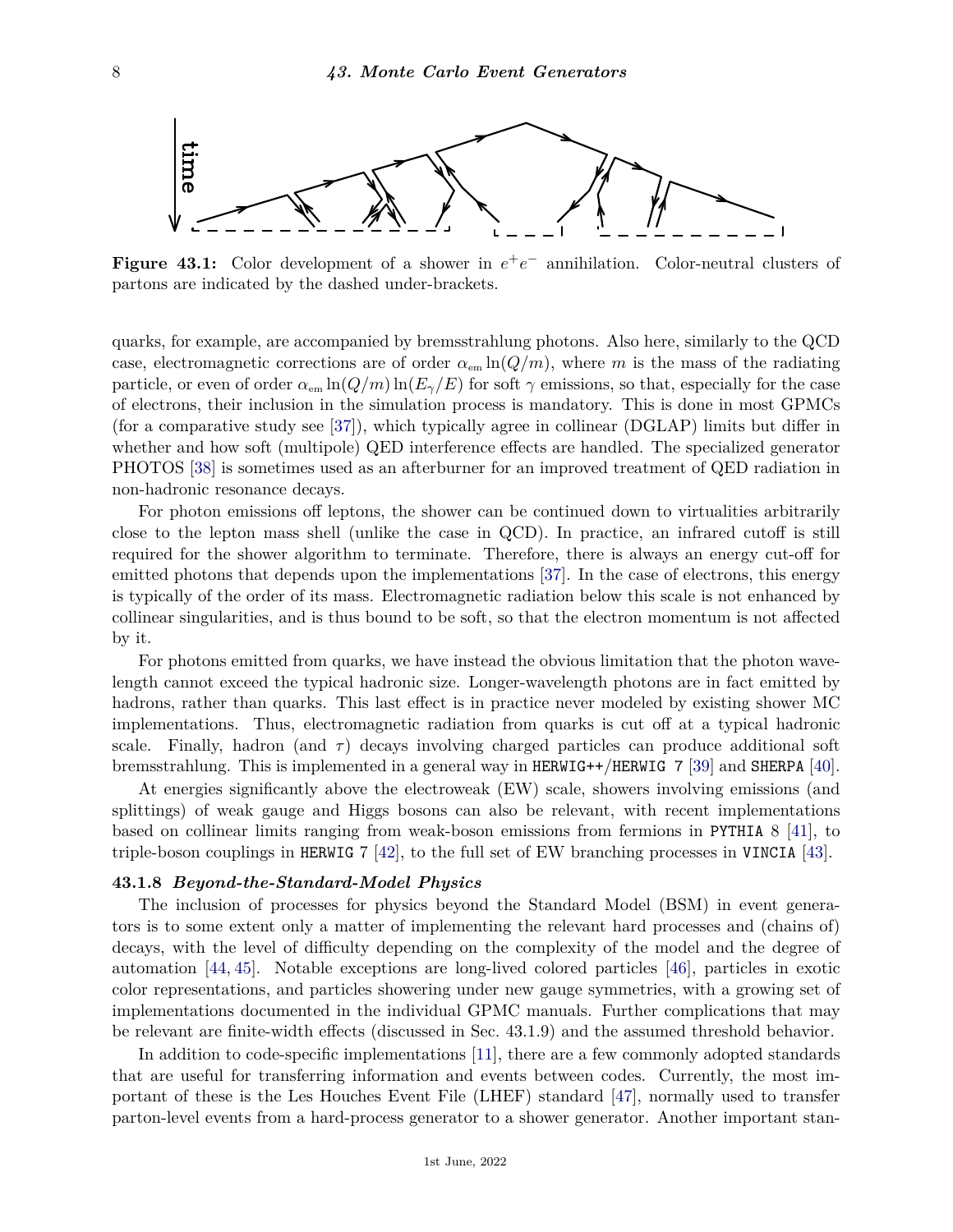dard is the Supersymmetry Les Houches Accord (SLHA) format [\[48\]](#page-22-6), originally used to transfer information on supersymmetric particle spectra and couplings, but by now extended to apply also to more general BSM frameworks and incorporated within the LHEF standard [\[49\]](#page-22-7).

#### **43.1.9** *Decay Chains and Particle Widths*

In most BSM processes and some SM ones, an important aspect of the event simulation is how decays of short-lived particles, such as top quarks, EW and Higgs bosons, and new BSM resonances, are handled. We here briefly summarize the spectrum of possibilities, but emphasize that there is no universal standard. Users are advised to check whether the treatment of a given code is adequate for the physics study at hand.

The appearance of an unstable resonance as a physical particle at an intermediate stage of the event generation implies that its production and decay processes are treated as being factorized. This is valid up to corrections of order  $\Gamma/m_0$ , with  $\Gamma$  the width and  $m_0$  the pole mass. States whose widths are a substantial fraction of their mass should instead be treated as intrinsically off-shell internal propagator lines.

For states treated as physical particles, two aspects are relevant: the mass distribution of the decaying particle itself and the distributions of its decay products. For the former, matrix-element generators often use a simple  $\delta$  function at  $m_0$ . The next level up, typically used in GPMCs, is to use a Breit-Wigner distribution, which formally resums higher-order virtual corrections to the mass distribution. Note, however, that this still only generates an improved picture for *moderate* fluctuations away from  $m_0$ . Similarly to above, particles that are significantly off-shell (in units of *Γ*) should not be treated as resonant, but rather as internal off-shell propagator lines. In most GPMCs, further refinements are included, for instance by letting *Γ* be a function of *m* ("running widths") and by limiting the magnitude of the allowed fluctuations away from  $m_0$ . We finally point out that NLO+PS generators have appeared that can deal with resonances including off-shell effects, non-resonance contributions and interference of radiation generated in resonance decay and production, see [\[50\]](#page-22-8) and references therein. A new "interleaved" shower treatment also allows for interference between production and decay in the Vincia model [\[43\]](#page-22-1).

For the distributions of the decay products, the simplest treatment is again to assign them their respective  $m_0$  values, with a uniform phase-space distribution. A more sophisticated treatment distributes the decay products according to the differential decay matrix elements, capturing at least the internal dynamics and helicity structure of the decay process, including EPR-like correlations. Further refinements include polarizations of the external states [\[51\]](#page-22-9) and assigning the decay products their own Breit-Wigner distributions, the latter of which opens the possibility to include also intrinsically off-shell decay channels, like  $H \to WW^*$ .

GPMC manuals often give instructions on how to include new decay modes, at varying levels of sophistications ranging from simple uniform phase-space sampling (which the user can reweight a posteriori) and step-function thresholds, to fully matrix-element weighted decay implementations including potential off-shell / threshold effects.

During subsequent showering of the decay products, most parton-shower models will preserve the total invariant mass of the decayed resonance, so as not to skew the original resonance shape. In the context of passing externally generated LHEF files [\[47\]](#page-22-5) to a GPMC for showering, note that this is only possible if the intermediate resonances are present (with status code 2) in the LHEF event record [\[52\]](#page-22-10).

### **43.1.10** *Matching and Merging with Fixed-Order Matrix Elements*

Shower algorithms are based upon a combination of the collinear (small-angle) and soft (smallenergy) approximations and are thus normally inaccurate for hard, wide-angle emissions (i.e., additional well-resolved jets). They also contain only the leading singular pieces of next-to-leading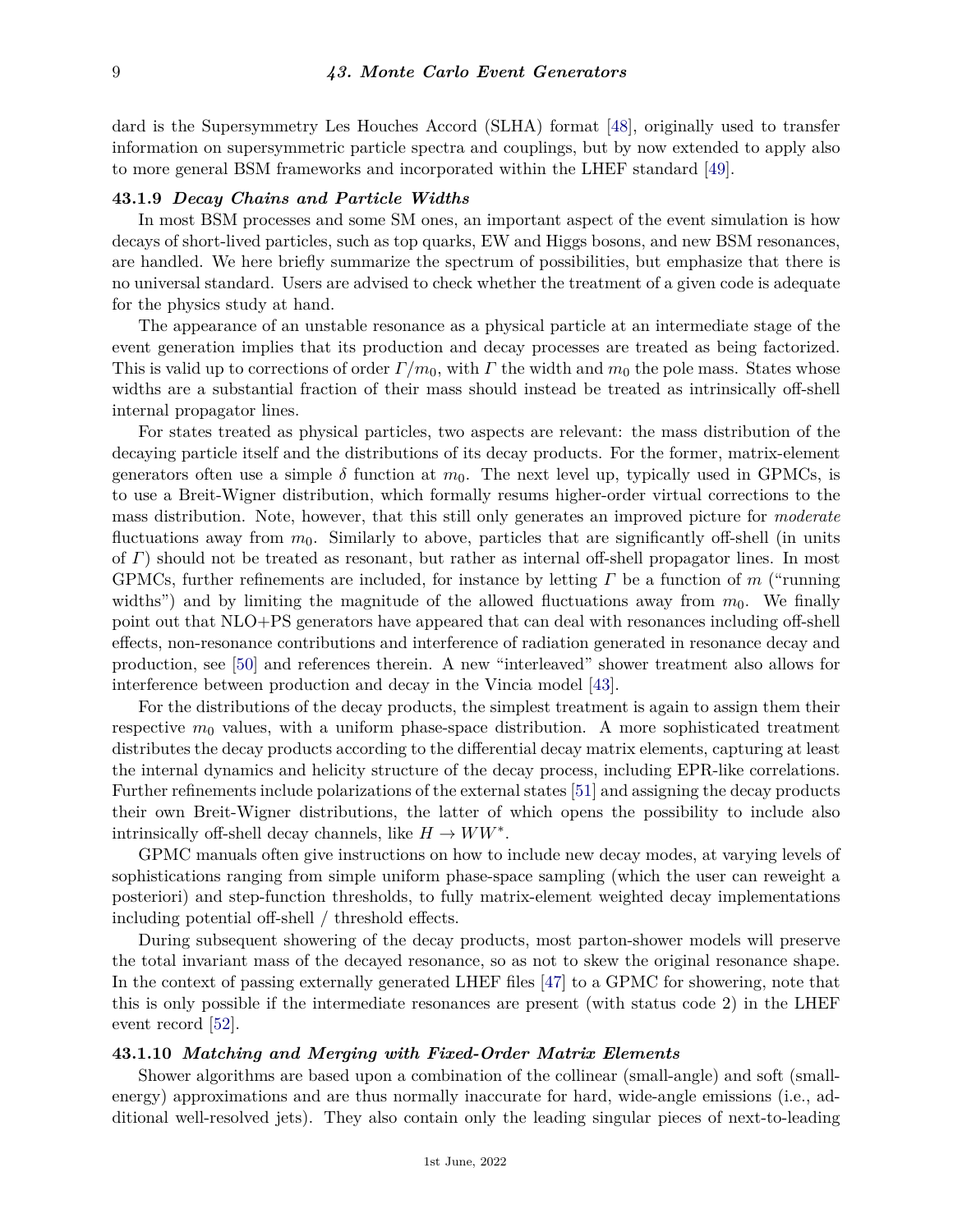order (NLO) and higher corrections to the basic process.

Traditional GPMCs, like HERWIG and PYTHIA, have included for a long time the so called Matrix Element Corrections (MEC), first formulated in Ref. [\[53\]](#page-22-11) with later developments summarized in Ref. [\[11\]](#page-21-6). They are typically available for  $2 \rightarrow 1$  or  $1 \rightarrow 2$  processes, like DIS, vector boson and Higgs production and decays, and top decays. The MEC corrects the emission of the hardest jet at large angles, so that it becomes exact at LO. A generalization of the method to multiple emissions was formulated in [\[54\]](#page-22-12).

Aside from MECs implemented directly in the GPMCs, the improvements on the parton-shower description of hard collisions have been made in two main directions: the so called Matrix Elements and Parton Shower matching (ME+PS from now on), and the matching of NLO calculations and Parton Showers (NLO+PS). We now discuss each of these, and then briefly summarize techniques becoming available for combining them.

The ME+PS method allows one to use tree-level matrix elements for hard, large-angle emissions. It was first formulated in the so-called CKKW paper [\[55\]](#page-22-13), and several variants have appeared, including the CKKW-L, MLM, pseudoshower and MESS methods, see Refs. [\[11,](#page-21-6) [56,](#page-22-14) [57\]](#page-22-15) and references therein. So called "Truncated Showers" are required [\[58\]](#page-22-16) to maintain color coherence when interfacing to angular-ordered parton showers, and care must be taken to use consistent  $\alpha_{\rm s}$  choices for the real (ME-driven) and virtual (PS-driven) corrections [\[59\]](#page-22-17).

In the ME+PS method one typically starts by generating LO matrix elements for the production of the basic process plus a certain number  $\leq n$  of other partons. A minimum separation is imposed on the produced partons, requiring, for example, that the relative transverse momentum in any pair of partons is above a given cut *Q*cut. One then reweights these amplitudes in such a way that, in the strongly ordered region, the virtual effects that are included in the shower algorithm (i.e. running couplings and Sudakov form factors) are also accounted for. At this stage, before parton showers are added, the generated configurations are tree-level accurate at large angle, and at small angle they match the results of the shower algorithm, except that there are no emissions below the scale *Q*cut, and no final states with more than *n* partons. These kinematic configurations are thus fed into a GPMC, that must generate all splittings with relative transverse momentum below the scale *Q*cut, for initial events with less than *n* partons, or below the scale of the smallest pair transverse momentum, for events with *n* partons. The matching parameter *Q*cut must be chosen to be large enough for fixed-order perturbation theory to hold, but small enough so that the shower is accurate for emissions below it. Notice that the accuracy achieved with MEC is equivalent to that of ME+PS with  $n = 1$ , where MEC has the advantage of not having a matching parameter  $Q_{\text{cut}}$ .

The popularity of the ME+PS method is due to the fact that processes with many jets often appear as backgrounds to new-physics searches. These jets are typically required to be well separated, and to have large transverse momenta. These kinematic configurations are exactly those for which pure shower algorithms are unreliable, hence it is mandatory to describe them using at least LO matrix elements.

Several ME+PS implementations use existing LO generators, like ALPGEN [\[60\]](#page-22-18), MADGRAPH [\[61\]](#page-22-19), and others summarized in Ref. [\[56\]](#page-22-14), for the calculation of the matrix elements, and feed the partonic events to a GPMC like PYTHIA or HERWIG using the Les Houches Interface for User Processes (LHI/LHEF) [\[47,](#page-22-5) [52\]](#page-22-10). SHERPA and HERWIG 7 also include their own matrix-element generators.

The NLO+PS methods promote the accuracy of the generation of the basic process from LO to NLO in QCD. They must thus include the radiation of one extra parton with tree-level accuracy, since this radiation constitutes a NLO correction to the basic process. They must also include NLO virtual corrections. They can be viewed as an extension of the MEC methods with the inclusion of NLO virtual corrections. They are however more general, since they are applicable to processes of arbitrary complexity. Two of these methods are now widely used: MC@NLO [\[62\]](#page-22-20)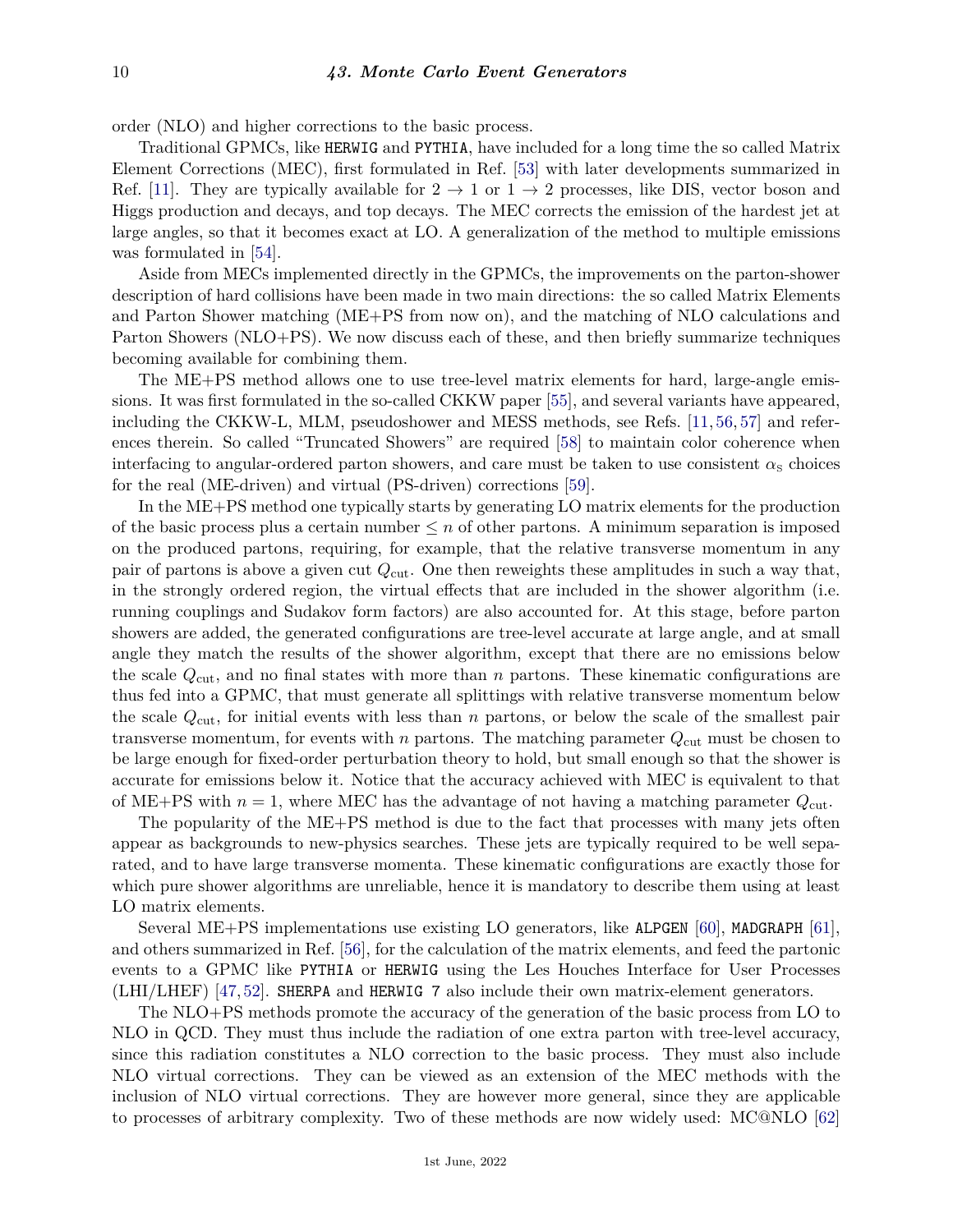and Powheg [\[58,](#page-22-16) [63\]](#page-22-21), with several alternative methods now also being pursued, see Ref. [\[11\]](#page-21-6) and references therein.

NLO+PS generators produce NLO accurate distributions for inclusive quantities, and generate the hardest jet with tree-level accuracy. It should be recalled, though, that in  $2 \rightarrow 1$  processes like *Z/W* production, GPMCs including MEC and weighted by a constant *K* factor may perform nearly as well, and, if suitably tuned, may even yield a better description of data. In this context, note also that the optimal tuning of an NLO+PS generator may well be different from that of the pure PS.

Several NLO+PS processes are implemented in the MC@NLO program [\[62\]](#page-22-20), together with the AMC@NLO development [\[64\]](#page-22-22), and in the Powheg-Box framework [\[63\]](#page-22-21). HERWIG 7 supports its own variants of Powheg and MC@NLO for several processes. SHERPA instead implements a variant of the MC@NLO method.

For applications that require an accurate description of more than one hard, large-angle jet associated with the primary process, ME+PS schemes are still superior to NLO+PS ones. Ideally, one would like to improve NLO generators in such a way that also the production of associated jets achieves NLO accuracy. The FXFX [\[65\]](#page-22-23), UNLOPS [\[66\]](#page-22-24), MiNLO [\[67\]](#page-22-25) and MEPS@NLO [\[68\]](#page-22-26) methods address this problem. The solution of this problem is also a prerequisite for the construction of NNLO+PS generators, i.e. generators that, besides being NLO accurate for the production of an associated jet, are also NNLO accurate for fully inclusive observables. Three different approaches have appeared in the literature for dealing with this problem: the UN<sup>2</sup>NLOPS, based upon UN-LOPS method [\[69\]](#page-22-27); methods extending the MiNLO approach by reweigthting [\[70\]](#page-22-28) and by the so called MiNNLO<sub>PS</sub> technique [\[71\]](#page-22-29); and the GENEVA method [\[72\]](#page-22-30). Several processes have been implemented with the MiNLO related and GENEVA methods, mostly for the production of color singlet systems, with the exception of the recent  $\text{MiNNLO}_{\text{PS}}$  implementation of tt production (see refs. [\[73,](#page-22-31) [74\]](#page-22-32) for an extensive list of references).

#### **43.2 Hadronization Models**

In the context of GPMCs, *hadronization* denotes the process by which a set of colored partons (*after* showering) is transformed into a set of "primary hadrons", which may then subsequently decay further (to "secondary hadrons"). This non-perturbative transition takes place at the *hadronization scale Q*had, which by construction is equal to the infrared cutoff of the parton shower. In the absence of a first-principles solution to the relevant dynamics, GPMCs use QCD-inspired phenomenological models to describe this transition.

An important result in "quenched" lattice QCD (see Chap. 17 of PDG book) is that the potential energy between two partons with opposite color charges grows linearly with their separation, at distances greater than about a femtometer. This is known as "linear confinement", and it forms the starting point for the *string model of hadronization*, discussed below in Sec. 43.2.1. Alternatively, a property of perturbative QCD called "preconfinement" is the basis of the *cluster model of hadronization*, discussed in Sec. 43.2.2.

A key difference between MC hadronization models and the fragmentation-function (FF) formalism used to describe inclusive hadron spectra in perturbative QCD (see Chap. 9 and Chap. 19 of PDG book) is that FFs can be defined at an arbitrary perturbative scale *Q* while MC hadronization models are intrinsically defined at the scale *Q*had. Direct comparisons are therefore only meaningful if the perturbative evolution between *Q* and *Q*had is taken into account. FFs are calculable in pQCD, given a non-perturbative initial condition obtained by fits to hadron spectra. In the MC context, one can prove that the correct QCD evolution of the FFs arises from the shower formalism, with the hadronization model providing an explicit parameterization of the non-perturbative component. However, the MC modeling of shower and hadronization includes much more information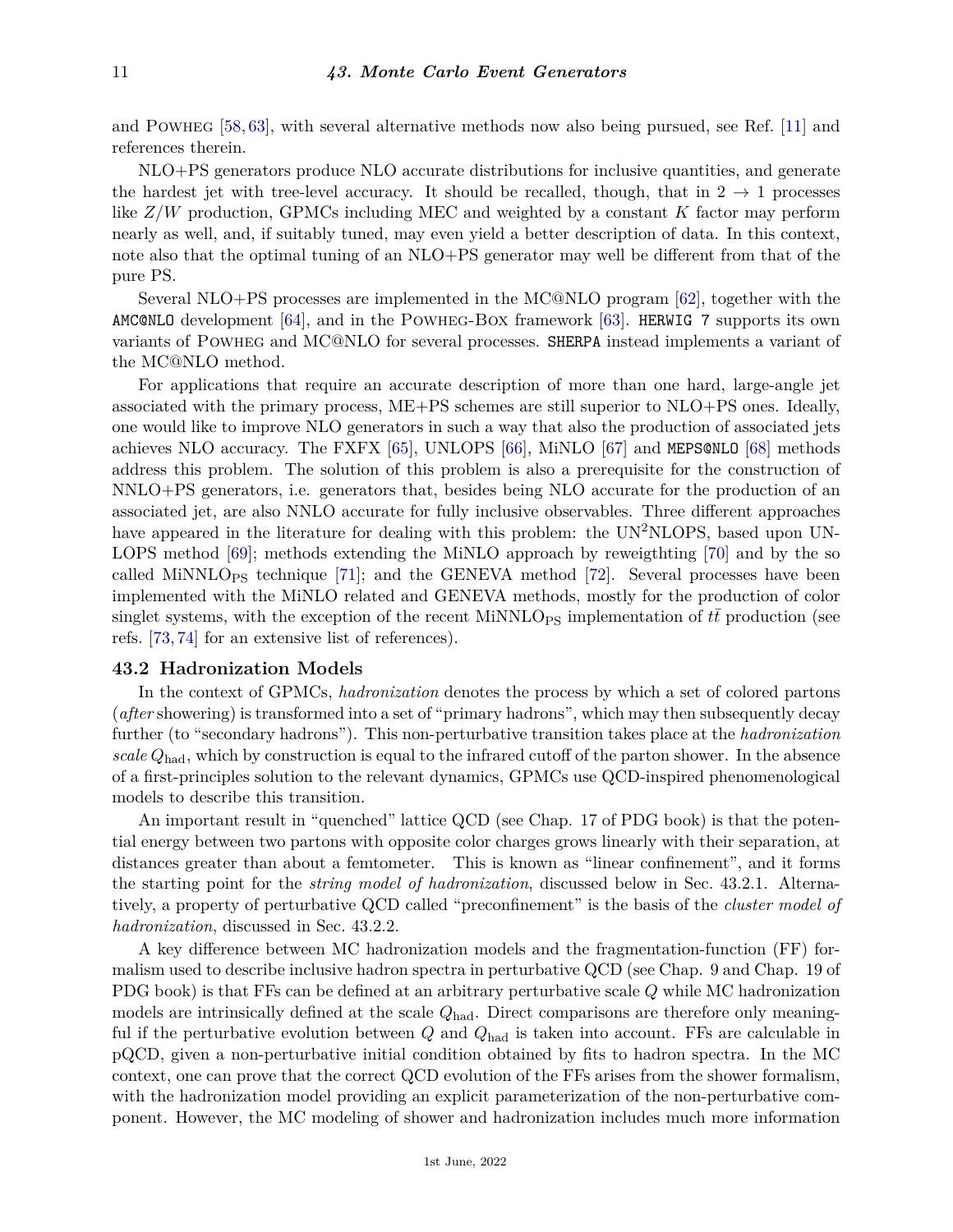on the final state since it is fully exclusive (i.e., it addresses all particles in the final state explicitly), while FFs only describe inclusive spectra. This exclusivity also enables MC models to make use of the color-flow information coming from the perturbative shower evolution (see Sec. 43.1.6) to determine between which partons confining potentials should arise. E.g., in the string picture, the nonperturbative limit of a QCD dipole is a string piece [\[75\]](#page-22-33).

Given an exact hadronization model, its dependence on the scale *Q*had should in principle be compensated by the corresponding scale dependence of the shower algorithm, which stops generating branchings at the scale *Q*had. However, due to their complicated and fully exclusive nature, it is generally not possible to enforce this compensation automatically in MC models. One must therefore be aware that the nonperturbative model parameters must be "retuned" by hand if the infrared cutoff is modified. Any other changes to the perturbative part of the calculation, such as matching to further (fixed-order or resummed) coefficients, may also necessitate a retuning. Tuning is discussed briefly in Sec. 43.4.

Finally, it should be emphasized that the so-called "parton level" that can be obtained by switching off hadronization in a GPMC, is not a universal concept, since each model defines *Q*had differently (e.g. via a cutoff in  $p_{\perp}$ , invariant mass, etc., with different tunes using different values for the cutoff). Comparisons to distributions at this level may therefore be used to provide an idea of the overall impact of hadronization corrections within a given model, but should be avoided in the context of physical observables.

#### **43.2.1** *The String Model*

Starting from early concepts [\[76\]](#page-22-34), several hadronization models based on strings have been proposed [\[11\]](#page-21-6). Of these, the most widely used today is the so-called Lund model [\[77,](#page-22-35)[78\]](#page-23-0), implemented in PYTHIA [\[4,](#page-20-2)[5\]](#page-21-0). We concentrate on that particular model here, though many of the overall concepts would be shared by any string-inspired method.

Consider a quark and an antiquark that have a large relative momentum and which are in an overall color-singlet state, such as the  $\bar{q}q$  pair produced at the end of the shower in the center of Fig. 43.1). As the charges move apart, linear confinement implies that a potential  $V(r) = \kappa r$  is reached for large distances *r*. (At short distances, there is a Coulomb term  $\propto 1/r$ as well, but this is neglected in the Lund string.) This potential describes a string with tension  $\kappa \sim 1$  GeV/fm ~ 0.2 GeV<sup>2</sup>. The physical picture is that of a color flux tube being stretched between the *q* and the  $\bar{q}$ . As the string grows, the nonperturbative creation of quark-antiquark



**Figure 43.2:** Illustration of string breaking by quark pair-creation in the string field.

pairs can break the string, via the process illustrated in Fig. 43.2. If either of the resulting string pieces after the break still has a large invariant mass, new breaks will then continue to occur until every piece has a mass of order a typical hadron. In nature, quantum mechanics ensures that these masses are (Breit-Wigner-distributed around) those of the physical hadron states in QCD, while in an algorithmic implementation, this is less trivial to impose. Within the Lund model, the constraint that each final string piece must have a mass consistent with that of physical hadron is addressed by first noting that each breakup vertex is spacelike separated from all others (the string cannot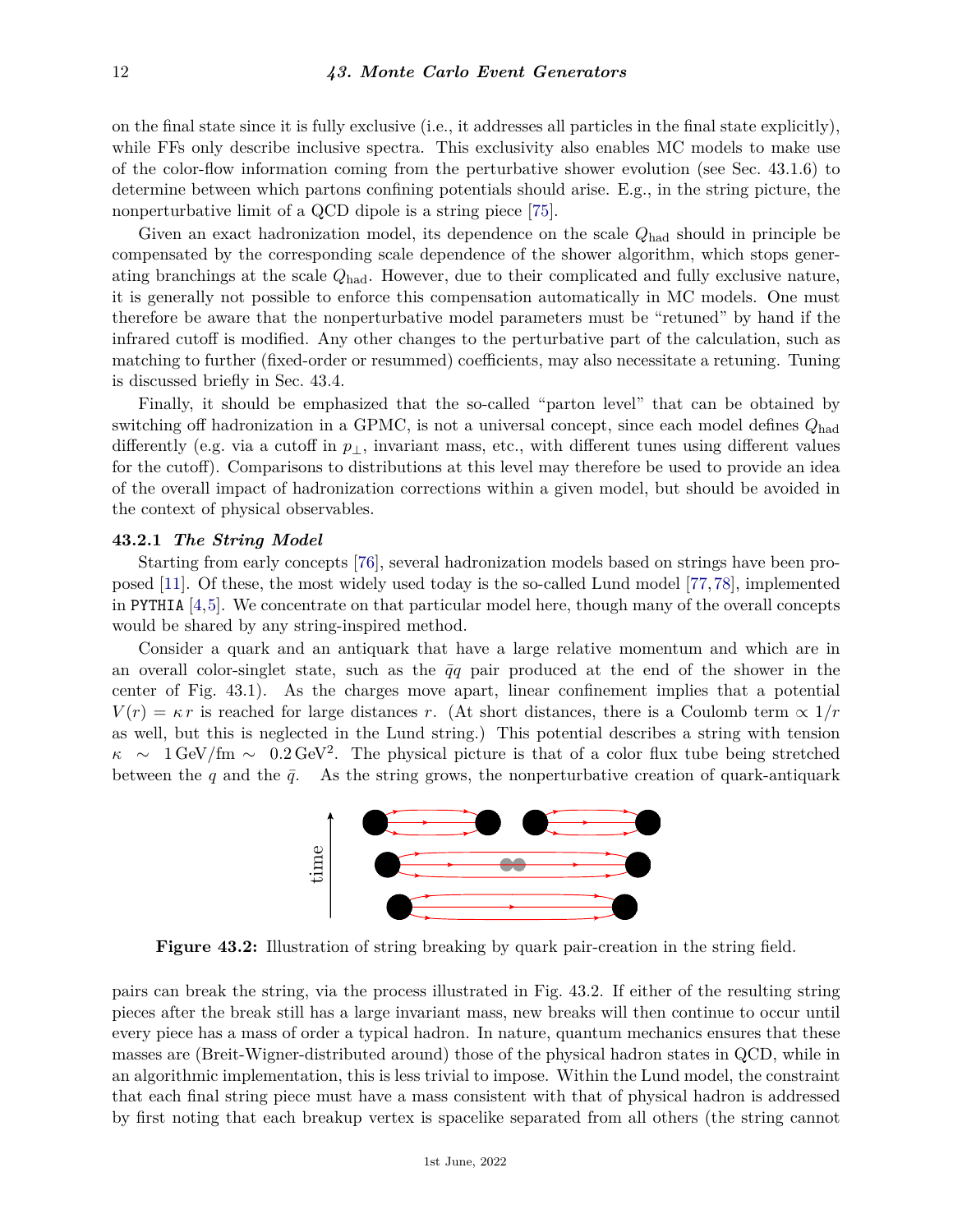break again in the forward lightcone of a point where it has already broken); since the breakups are therefore causally disconnected, they do not have to be considered in any particular order. The Lund model exploits this to perform the fragmentation in an outwards-in manner [\[78\]](#page-23-0), splitting off one physical hadron at a time from either the left or right endpoint (chosen randomly in each step).

The first hadron to be generated (starting either from the left or right) is thus the "outermost" one (sometimes called the "first-rank" hadron), formed by combining the original hadronizing endpoint quark (or antiquark)  $q_0$  with an antiquark (or quark)  $\bar{q}_1$  produced by the first breakup. The new leftover quark (or antiquark) *q*<sup>1</sup> becomes the string endpoint for the next iteration, in a Markov chain which continues, alternating randomly between the left and right ends of the string, until finally a small last bit of string is decayed directly to two hadrons, with no energy left over.

Not only does this allow for the hadron that is split off in each step to be assigned a physical mass, the fact that the fragmentation spectrum should be independent of whether one performs the fragmentation from left to right or vice versa places a strong constraint on the form of the nonperturbative *fragmentation function*,  $f(z)$ , which governs the probability for the hadron produced in a given step to take a fraction  $z \in [0, 1]$  of the remaining energy. Thus, in the Lund model, causality dictates that the fragmentation function should be of the form,

$$
f(z) \propto \frac{1}{z} (1 - z)^a \exp\left(-\frac{b \left(m_h^2 + p_\text{T} h^2\right)}{z}\right)
$$
 (43.9)

This is known as the Lund symmetric fragmentation function (normalized to unit integral). The dimensionless parameter *a* dampens the hard tail of the fragmentation function, towards  $z \rightarrow 1$ , and may in principle be flavor-dependent, while  $b$ , with dimension  $\text{GeV}^{-2}$ , is a universal constant related to the string tension [\[78\]](#page-23-0) which determines the behavior in the soft limit,  $z \to 0$ . Note that the dependence on the hadron mass,  $m_h$ , in  $f(z)$  implies that heavier hadrons have higher  $\langle z \rangle$ . We return to the transverse momentum  $p_{\text{T}}h$  below.

The model is Lorentz invariant, so considerations involving boosted string systems are straightforward, involving the usual Lorentz effects.

As a by-product, the probability distribution in invariant time  $\tau$  of  $q'\bar{q}$  breakup vertices, or equivalently  $\Gamma = (\kappa \tau)^2$ , is also obtained, with  $dP/d\Gamma \propto \Gamma^a \exp(-b\Gamma)$  implying an area law for the color flux, and the average breakup time lying along a hyperbola of constant invariant time  $\tau_0 \sim 10^{-23}$ s [\[78\]](#page-23-0).

For massive endpoints (e.g. *c* and *b* quarks), which do not move along straight lightcone sections, the exponential suppression with string area leads to modifications of the form  $f(z) \to f(z)/z^{bm_0^2}$ , with  $m_Q$  the mass of the heavy quark [\[79\]](#page-23-1). Although different forms, such as the Peterson formula [\[80\]](#page-23-2), can also be used to describe inclusive heavy-meson spectra (see Sec 19.8 of PDG book), such choices are not strictly consistent with causality in the string framework.

#### 43.2.1.1 *Strings with Gluons*

In the string model, energetic gluons lead to transverse "kinks" on strings, illustrated in Fig. 43.3. The order of these kinks follows from the color ordering produced by the parton shower, cf. the  $qggg$  and  $qgg$  systems on the left and right part of Fig. 43.1. (Modifications to this order, by possible color reconnection/rearrangement effects, are discussed in Sec. 43.3.2.) Thus gluons effectively build up a transverse structure in the originally one-dimensional object, with infinitely soft ones smoothly absorbed into the string. Note: cyclic topologies made entirely of gluons (closed strings) are also possible, e.g. in decays such as  $H \rightarrow gg$  or  $\gamma \rightarrow ggg$ . The space-time evolution is more involved when kinks are taken into account [\[78\]](#page-23-0), but no additional free parameters need to be introduced. The main difference between quark and gluon hadronization stems from the fact that gluons are connected to two string pieces (one on either side), while quarks are only connected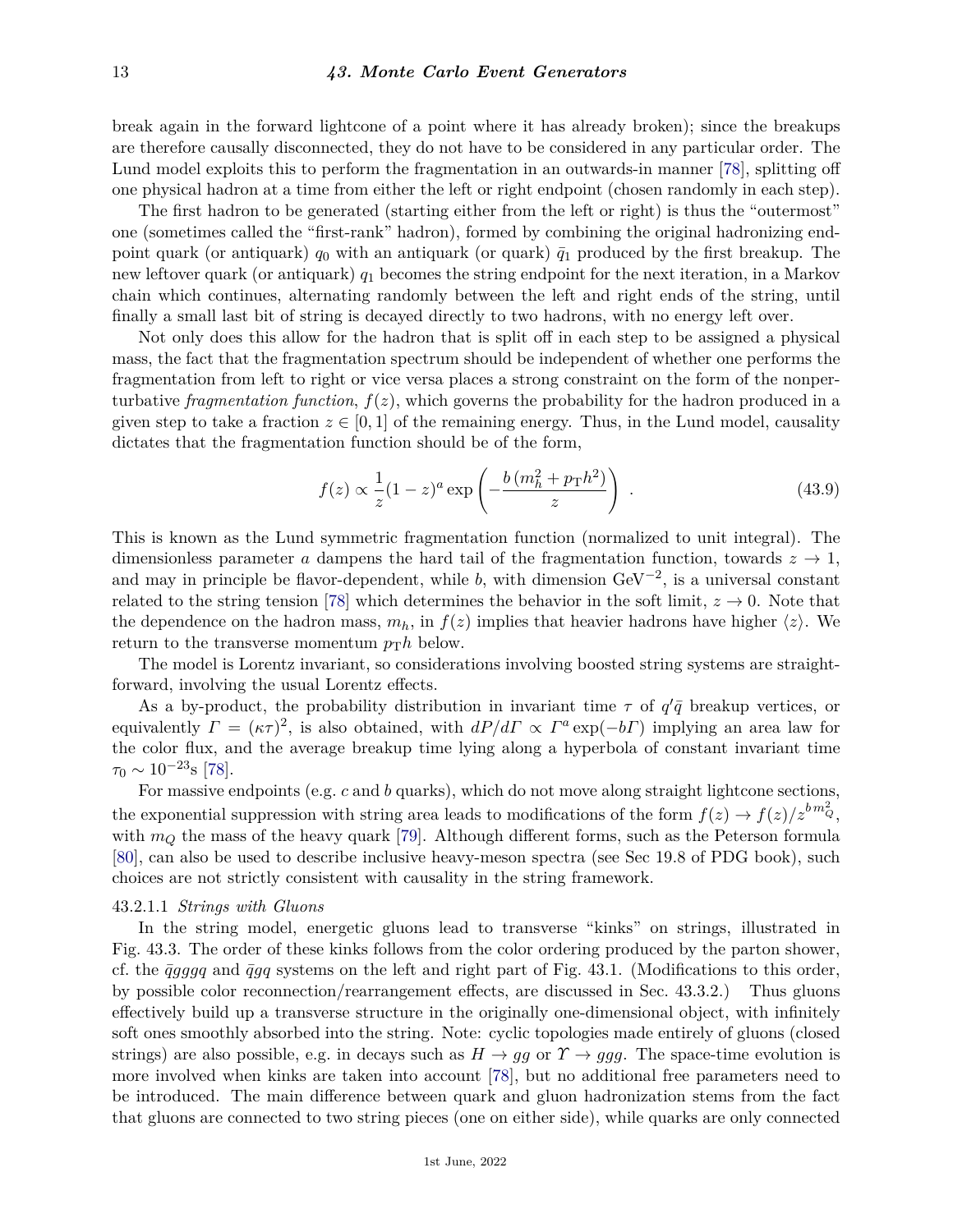

**Figure 43.3:** Schematic illustration of an  $e^+e^- \rightarrow qg\bar{q}$  configuration emerging from the parton shower (PS). Snapshots of string positions are shown at two different times (full and shaded lines respectively). The gluon forms a transverse kink which grows in the *y* direction until all the gluon's kinetic energy has been used up.

to a single string piece. Hence, the relative rate of energy loss per unit invariant time — and consequently also the rate of hadron production — is larger by a factor of 2 for gluons (analogously to the ratio of gluon to quark color charges  $C_A/C_F = 2.25$ .

#### 43.2.1.2 *Transverse Momentum and Flavors*

For each breakup vertex, quantum mechanical tunneling is assumed to control the masses and *p*<sup>T</sup> kicks (transverse to the string axis, in a frame in which the string itself has no transverse motion) that can be produced, leading to a Gaussian suppression

$$
\text{Prob}(m_q^2, p_\text{T}q^2) \propto \exp\left(\frac{-\pi m_q^2}{\kappa}\right) \exp\left(\frac{-\pi p_\text{T}q^2}{\kappa}\right) ,\qquad (43.10)
$$

where  $m_q$  is the mass of the produced quark flavor and  $p_T$  is the nonperturbative transverse momentum imparted to it by the breakup process, with a universal average value of  $\langle p_T q^2 \rangle =$  $\kappa/\pi \sim (250 \,\text{MeV})^2$ . The antiquark has the same mass and opposite  $p_{\text{T}}$ .

In an MC model with a fixed shower cutoff  $t_0$ , the effective amount of  $p<sub>T</sub>$  in string breaks may be larger than the purely nonperturbative  $\kappa/\pi$  above, to account for effects of additional (unresolved) radiation below *t*0.

From the mass term in Eq. (43.10), one concludes that charm and bottom quarks are too heavy to be produced in string breaks, while strange quarks will be suppressed relative to up and down ones. Lacking unambiguous and precise mass definitions for light quarks, however, the effective amount of strangeness suppression is normally extracted from experimental data, using observables such as  $K/\pi$ ,  $K^*/\rho$ , and  $\phi/K^*$  ratios.

Baryon production can also be incorporated, at various levels of sophistication. The simplest option is to allow string breaks to produce pairs of *diquarks*, loosely bound states of two quarks in an overall 3 representation. Again, the relative rate of such pairs is extracted from data, e.g. using  $p/\pi$  or  $\Lambda/K$  ratios. Since the perturbative shower splittings do not produce diquarks, the optimal value for this parameter is mildly correlated with the amount of  $g \to q\bar{q}$  splittings in the shower. More sophisticated options, including the so-called "popcorn" mechanism, are discussed in Ref. [\[78\]](#page-23-0). Finally, the PYTHIA framework also allows for baryon string junctions [\[81\]](#page-23-3). These represent epsilon tensors in color space (analogously to how color dipoles represent Kronecker deltas), and are used, e.g., to model the fragmentation of baryon beam remnants. They can also be created (in pairs of junctions and antijunctions) in some color-reconnection scenarios [\[82\]](#page-23-4), making the effective baryonto-meson ratios in such models dependent on the amount and type of color reconnections that occur in each event.

The next step of the algorithm is the assignment of the produced quarks within hadron multiplets. Using a nonrelativistic classification of spin states, the hadronizing *q* may combine with the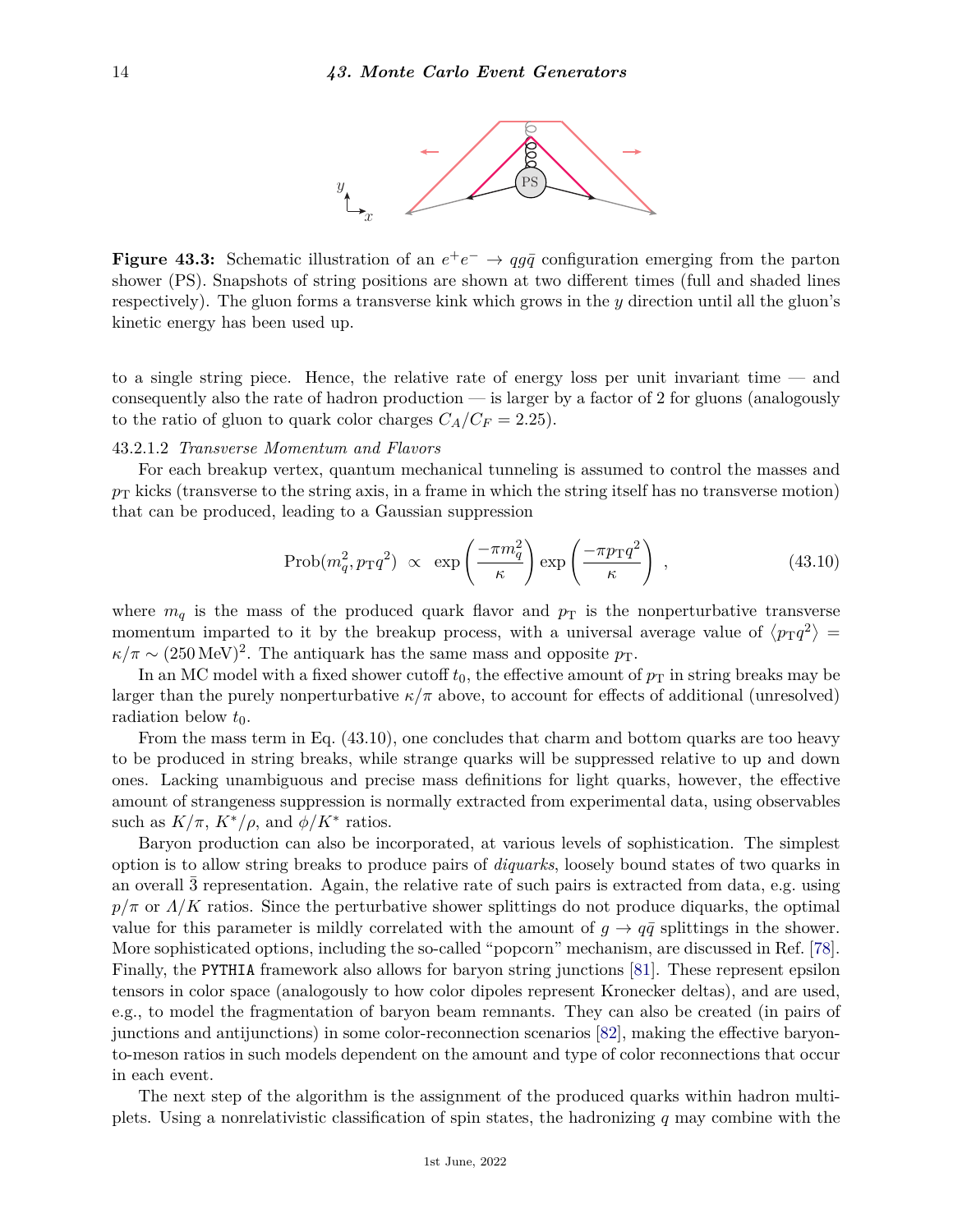$\bar{q}'$  from a newly created breakup to produce a hadron of a given spin  $S$  and angular momentum *L*. The lowest-lying pseudoscalar and vector meson multiplets, and spin-1/2 and -3/2 baryons, are assumed to dominate in a string framework<sup>[1](#page-14-0)</sup>, but individual rates are not predicted by the model, and hence the ratios of spin-1 to spin-0 mesons and diquarks are free parameters (modulo a factor 3 from spin counting) which must be constrained by data. In that context, it is often advisable to begin with the heaviest states, since so-called feed-down from the decays of higher-lying hadron states complicates the extraction for lighter particles, see Sec. 43.2.3.

# **43.2.2** *The Cluster Model*

The cluster hadronization model is based on *preconfinement*, i.e., on the observation [\[83,](#page-23-5)[84\]](#page-23-6) that the color structure of a perturbative QCD shower evolution at any scale *Q*<sup>0</sup> is such that color-singlet subsystems of partons (labeled "clusters") occur with a universal invariant mass distribution which is power suppressed at large masses. For any starting scale  $Q \gg Q_0 \gg \Lambda_{\rm QCD}$ , only the number of such clusters depends on *Q*, while the shape of their mass distribution only depends on *Q*<sup>0</sup> and on  $\Lambda_{\rm QCD}$ .

Following early models based on this universality [\[10,](#page-21-5)[85\]](#page-23-7), the cluster model developed by Webber [\[86\]](#page-23-8) has for many years been a hallmark of the HERWIG generators, with an alternative implementation [\[87\]](#page-23-9) now available in the SHERPA generator. The key idea, in addition to preconfinement, is to force "by hand" all gluons to split into quark-antiquark pairs at the end of the parton shower. Compared with the string description, this effectively amounts to viewing gluons as "seeds" for string breaks, rather than as kinks in a continuous object. After the splittings, a new set of lowmass color-singlet clusters is obtained, formed only by quark-antiquark pairs. These can be decayed to on-shell hadrons in a simple manner, with the relative yields of different hadron species mainly governed by their masses and the size of the phase space.

The algorithm starts by generating the forced  $q \to q\bar{q}$  breakups, and by assigning flavors and momenta to the produced quark pairs. For a typical shower cutoff corresponding to a gluon virtuality of  $Q_{\text{had}} \sim 1 \text{ GeV}$ , the  $p_{\text{T}}$  generated by the splittings can be neglected. The constituent light-quark masses,  $m_{u,d} \sim 300 \,\text{MeV}$  and  $m_s \sim 450 \,\text{MeV}$ , imply a suppression (typically even an absence) of strangeness production. In principle, the model also allows for diquarks to be produced at this stage, but due to the larger constituent masses this would only become relevant for shower cutoffs larger than 1 GeV.

If a cluster formed in this way has an invariant mass above some cutoff value, typically 3–4 GeV, it is forced to undergo sequential  $1 \rightarrow 2$  cluster breakups, along an axis defined by the constituent partons of the original cluster, until all sub-cluster masses fall below the cutoff value. Due to the preservation of the original axis in these breakups, this treatment has some resemblance to the string-like picture, though the nonperturbative *p*<sup>⊥</sup> kicks generated in this way are generally larger, up to half the allowed cluster mass.

Next, on the low-mass side of the spectrum, some clusters are allowed to decay directly to a single hadron, with nearby clusters absorbing any excess momentum. This improves the description of the high-*z* part of the spectrum — where the hadron carries almost all the momentum of its parent jet — at the cost of introducing one additional parameter, controlling the probability for single-hadron cluster decay.

Having obtained a final distribution of small-mass clusters, now with a strict cutoff at 3–4 GeV and with the component destined to decay to single hadrons already removed, the remaining clusters are interpreted as a smoothed-out spectrum of excited mesons, each of which decays isotropically to two hadrons, with relative probabilities proportional to the available phase space for each possible two-hadron combination that is consistent with the cluster's internal flavors, including spin degen-

<span id="page-14-0"></span><sup>&</sup>lt;sup>1</sup>In PYTHIA, the four  $L = 1$  meson multiplets (scalar, tensor, and 2 pseudovectors) are also available but are disabled by default, since many states (and their decays) are poorly known.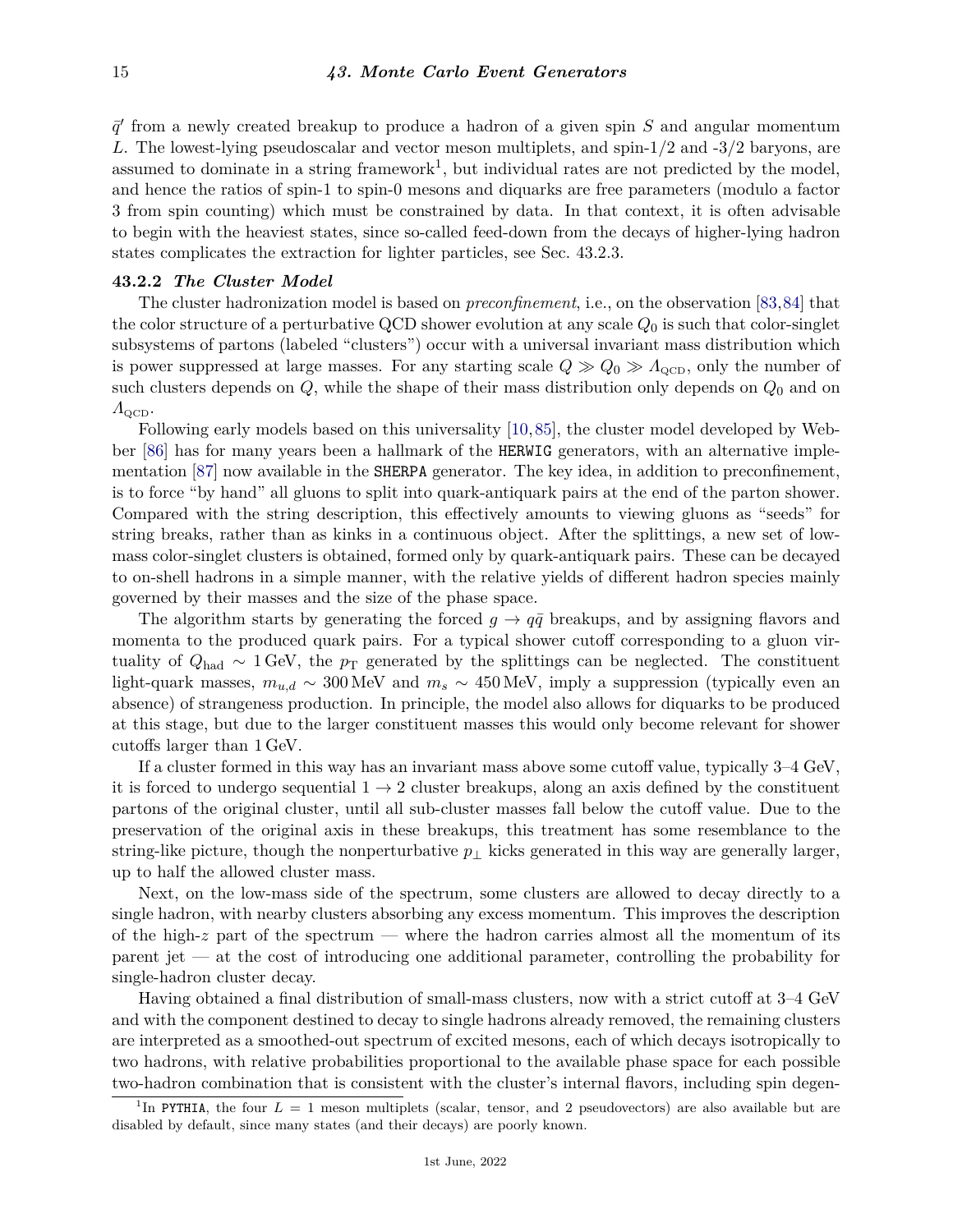eracy. It is important that all the light members (containing only *uds*) of each hadron multiplet be included, as the absence of members can lead to unphysical isospin or  $SU(3)$  flavor violation. Typically, the lightest pseudoscalar, vector, scalar, even and odd charge conjugation pseudovector, and tensor multiplets of light mesons are included. In addition, some excited vector multiplets of light mesons may be available. For baryons, usually only the lightest flavor-octet, -decuplet and -singlet baryons are present, although both the HERWIG++ and SHERPA implementations now include some heavier baryon multiplets as well.

Differently from the string model, the mechanism of phase-space suppression employed here leads to a natural enhancement of the lighter pseudoscalars, and no parameters beyond the spectrum of hadron masses need to be introduced at this point. The phase space also limits the transverse momenta of the produced hadrons relative to the jet axis.

Note that, since the masses and decays of excited heavy-flavor hadrons in particular are not well known, there is some freedom in the model to adjust these, which in turn will affect their relative phase-space populations.

# **43.2.3** *Hadron and τ Decays*

Of the so-called primary hadrons, originating directly from string breaks and/or cluster decays (see above), many are unstable and so decay further, until a set of particles is obtained that can be considered stable on time scales relevant to the given measurement. (A typical hadroncollider definition of a "stable particle"  $c\tau \geq 10 \,\text{mm}$  includes weakly-decaying strange hadrons K, *Λ*,  $\Sigma^{\pm}$ ,  $\overline{\Sigma}^{\pm}$ , *Ξ*, *Ω*.) The decay modeling can therefore have a significant impact on final particle yields and spectra, especially for the lowest-lying hadronic states, which receive the largest relative contributions from decays (feed-down). This interplay also implies that hadronization parameters may need to be retuned if significant changes to the decay treatment are made.

Particle summary tables, such as those given elsewhere in this *Review*, represent a condensed summary of the available experimental measurements and hence may be incomplete and/or exhibit inconsistencies within the experimental precision. In an MC decay package, on the other hand, all information must be quantified and consistent, with all branching ratios summing to unity. When adapting particle summary information for use in a decay package, a number of choices must therefore be made. The amount of ambiguity increases as more excited hadron multiplets are added to the simulation, about which less and less is known from experiment, with each GPMC making its own choices.

A related choice is how to distribute the decay products differentially in phase space, in particular which matrix elements to use. Historically, MC generators contained matrix elements only for selected (generator-specific) classes of hadron and *τ* decays, coupled with a Breit-Wigner smearing of the masses, truncated at the edges of the physical decay phase space (the treatment of decay thresholds can be important for certain modes [\[11\]](#page-21-6)). A more sophisticated treatment can then be obtained by reweighting the generated events using the obtained particle four-momenta and/or by using specialized external packages such as EVTGEN [\[88\]](#page-23-10) for hadron decays and TAUOLA [\[89\]](#page-23-11) for *τ* decays.

More recently, HERWIG++ and SHERPA include helicity-dependence in  $\tau$  decays [\[6,](#page-21-1) [90\]](#page-23-12), with a more limited treatment available in PYTHIA 8 [\[5\]](#page-21-0). The HERWIG++ and SHERPA generators have also included significantly improved internal simulations of hadronic decays, which include spin correlations between those decays for which matrix elements are used. Photon-bremsstrahlung effects are discussed in Sec. 43.1.7.

HERWIG++ and PYTHIA include the probability for  $B$  mesons to oscillate into  $B$  ones before decay. SHERPA and EVTGEN also include *CP*-violating effects and, for common decay modes of the neutral meson and its antiparticle, the interference between the direct decay and oscillation followed by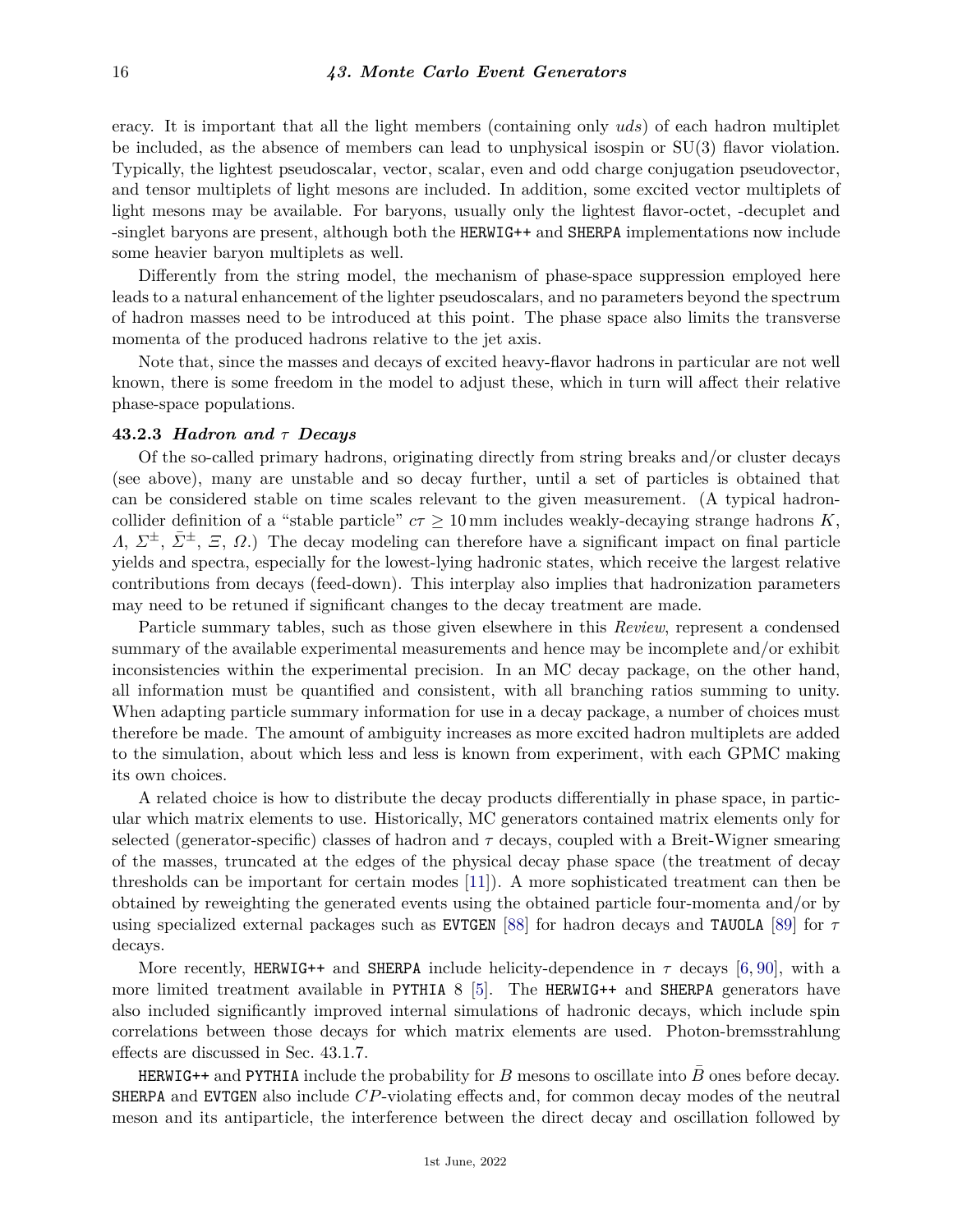decay.

We end on a note of warning on double counting. This may occur if a particle can decay via an intermediate on-shell resonance. An example is  $a_1 \to \pi \pi \pi$  which may proceed via  $a_1 \to \rho \pi$ ,  $\rho \rightarrow \pi \pi$ . If these decay channels of the  $a_1$  are both included, each with their full partial width, a double counting of the on-shell  $a_1 \rightarrow \rho \pi$  contribution would result. Such cases are normally dealt with consistently in the default MC generator packages, so this warning is mostly for users that wish to edit decay tables on their own.

# **43.3 Models for Soft Hadron-Hadron Physics**

# **43.3.1** *Underlying Event*

In the GPMC context, "underlying event" (UE) denotes any additional activity *beyond* the basic process and its associated ISR and FSR activity. The UE is thus only defined in the context of events selected with a "hard" (i.e., high-p⊥) trigger which defines the basic process at hand. The dominant contribution to the UE is believed to come from additional color exchanges between the colliding hadronic states. These multiple exchanges can be modeled either as additional perturbative (mainly *t*-channel gluon) exchanges, called multiple parton-parton interactions (MPI), or nonperturbatively using so-called cut pomerons (roughly equivalent to exchange of gluons with  $p_{\perp} \rightarrow 0$ ). The experimental observation that events with a hard trigger are accompanied by a higher-than-average level of associated activity is called the "jet pedestal" effect.

The most clearly identifiable consequence of MPI is arguably the possibility of observing several hard parton-parton interactions in one and the same hadron-hadron event. Typically, these are  $\rm QCD$  2  $\rightarrow$  2 interactions, which produce additional back-to-back jet pairs, with each pair having a small value of sum $(\vec{p}_\perp)$ . The fraction of MPI that give rise to additional reconstructible jets is, however, small. Soft interactions, that exchange color and a small amount of momentum without giving rise to observable jets, are much more plentiful, and can give significant corrections to the color flow and total scattered energy of the event. This affects the final-state activity in a more global way, increasing hadron-multiplicity and summed *E<sup>T</sup>* distributions, and contributing to the break-up of the beam remnants in the forward direction.

The first detailed Monte Carlo model for perturbative MPI was proposed in Ref. [\[91\]](#page-23-13), and with some variation this still forms the basis for most modern implementations. Some useful additional references can be found in Ref. [\[11\]](#page-21-6). The first crucial observation is that the *t*-channel propagators appearing in perturbative QCD  $2 \rightarrow 2$  scattering almost go on shell at low  $p<sub>T</sub>$ , causing the differential cross sections to behave roughly as

$$
d\sigma_{2\to 2} \propto \frac{dt}{t^2} \sim \frac{dp_T^2}{p_T^4} \,. \tag{43.11}
$$

This cross section represents the inclusive scattering of partons against partons in perturbative QCD, summed over all partons. Thus, if a single hadron-hadron scattering contains *two* partonparton interactions, that event will contribute twice to the parton-parton cross section  $\sigma_{2\to 2}$  but only once to the hadron-hadron one  $\sigma_{\text{tot}}$ , and so on. In the limit that all the parton-parton interactions are independent and equivalent, one has

$$
\sigma_{2 \to 2} = \langle n \rangle \; \sigma_{\text{tot}} \; , \tag{43.12}
$$

with  $\langle n \rangle$  the average number of parton-parton interactions, typically defined with some minimal *p*T *> p*<sub>⊥min</sub> to render the parton-parton cross section finite. The probability for *n* parton-parton scatterings then follows a Poisson distribution,

$$
\mathcal{P}_n = \langle n \rangle^n \frac{\exp\left(-\langle n \rangle\right)}{n!} \,. \tag{43.13}
$$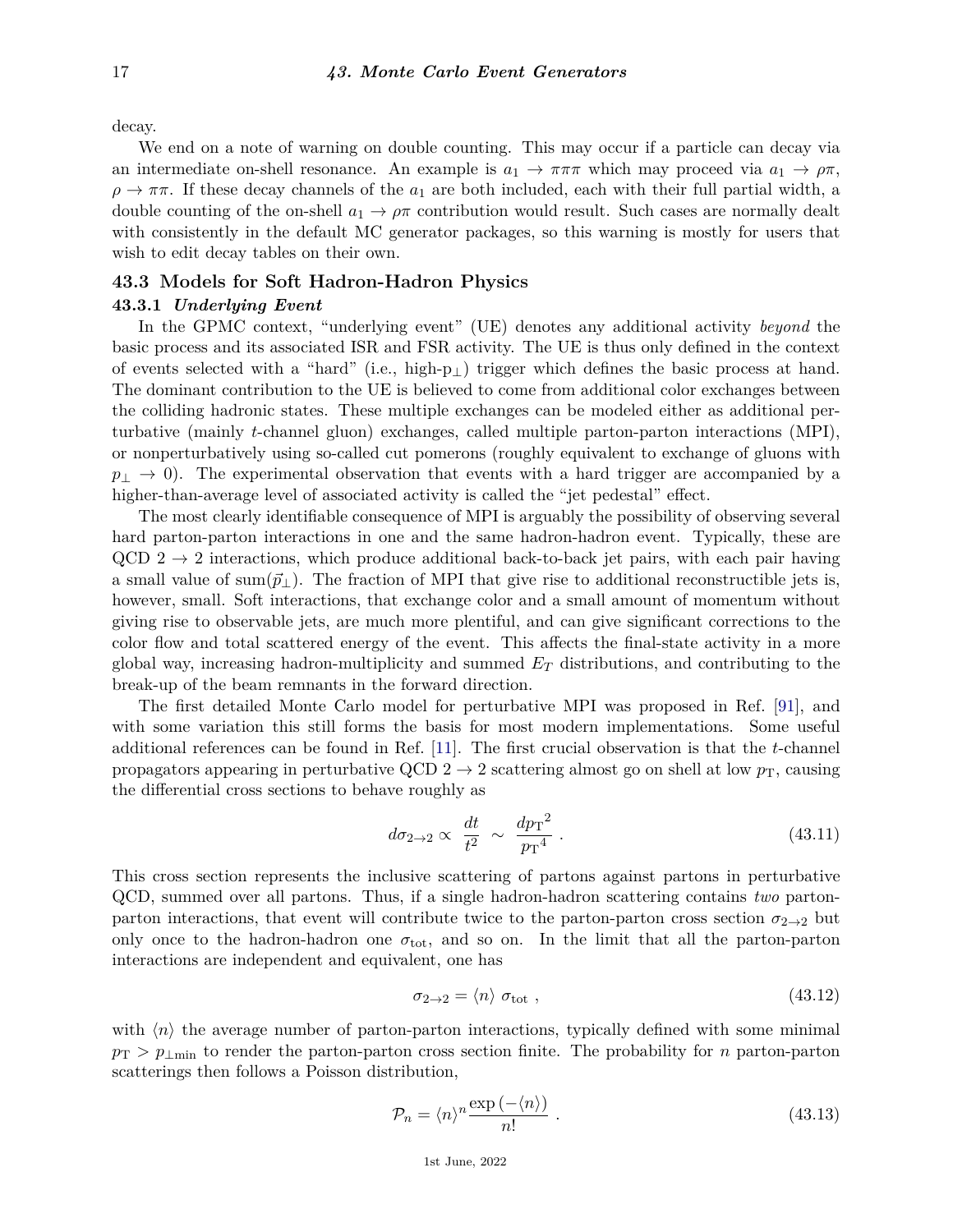This simple argument expresses unitarity; instead of the total hadron-hadron interaction cross section diverging as the parton-parton  $p_T \to 0$  (which would violate unitarity), we have restated the problem so that it is now the *number of parton-parton interactions per hadron-hadron collision* that diverges, with the total hadron-hadron cross section remaining finite. At LHC energies, the partonparton scattering cross sections computed using the LO QCD cross section folded with modern PDFs become larger than the total *pp* one for  $p_{\perp \text{min}}$  values of order 4–5 GeV (see e.g. [\[92,](#page-23-14)[93\]](#page-23-15)). One therefore expects the average number of perturbative MPI to exceed unity at around that scale.

Two ingredients remain to fully regulate the remaining divergence. Firstly, the interactions cannot use up more momentum than is available in the parent hadron. This suppresses the large-*n* tail of the estimate above. In PYTHIA-based models, the MPI are ordered in  $p<sub>T</sub>$ , and the parton densities for each successive interaction are explicitly constructed so that the sum of *x* fractions can never be greater than unity. In the HERWIG models, the Poisson estimate of  $\langle n \rangle$  above is used as an initial guess, but the generation of actual MPI is stopped once the energy-momentum conservation limit is reached. Both of these approaches generate momentum (conservation) correlations among the MPI.

The second ingredient invoked to suppress the number of interactions, at low  $p_T$  and  $x$ , is color screening; if the wavelength ~ 1/p<sub>T</sub> of an exchanged colored parton becomes larger than a typical color-anticolor separation distance, it will only see an *average* color charge that vanishes in the limit  $p_T \to 0$ . This provides an infrared cutoff for MPI similar to that provided by the hadronization scale for parton showers. A first estimate of the color-screening cutoff would be the proton size,  $p_{\perp min} \approx \hbar / r_p \approx 0.3$  GeV  $\approx \Lambda_{\rm QCD}$ , but empirically this appears to be far too low. In current models, one replaces the proton radius  $r_p$  in the above formula by a "typical color screening distance," i.e., an average size of a region within which the net compensation of a given color charge occurs. This number is not known from first principles [\[94\]](#page-23-16) and is perceived of simply as an effective cutoff parameter. The simplest choice is to introduce a step function  $\Theta(p_T - p_{\perp \text{min}})$ . Alternatively, one may note that the jet cross section is divergent like  $\alpha_s^2(p_T^2)/p_T^4$ , cf. Eq. (43.11), and that therefore a factor

$$
\frac{\alpha_s^2 (p_T 0^2 + p_T^2)}{\alpha_s^2 (p_T^2)} \frac{p_T^4}{(p_T 0^2 + p_T^2)^2}
$$
\n(43.14)

would smoothly regulate the divergences, now with  $p_T0$  as the free parameter. Regardless of whether it is imposed as a smooth (PYTHIA and SHERPA) or steep (HERWIG++) function, this is effectively the main "tuning" parameter in such models.

Note that the numerical value obtained for the cross section depends upon the PDF set used, and therefore the optimal value to use for the cutoff will also depend on this choice. Note also that the cutoff does not have to be energy-independent. Higher energies imply that parton densities can be probed at smaller *x* values, where the number of partons rapidly increases. Partons then become closer packed and the color screening distance *d* decreases. The uncertainty on the energy and/or *x* scaling of the cutoff is a major concern when extrapolating between different collider energies [\[95\]](#page-23-17).

We now turn to the origin of the observational fact that hard jets appear to sit on top of a higher "pedestal" of underlying activity than events with no hard jets. This is interpreted as a consequence of impact-parameter-dependence: in peripheral collisions, only a small fraction of events contain any high- $p<sub>T</sub>$  activity, whereas central collisions are more likely to contain at least one hard scattering; a high-*p*<sup>T</sup> triggered sample will therefore be biased towards small impact parameters, *b*. The ability of a model to describe both the UE in events with a hard trigger as well as the activity in inclusive "minimum-bias" (MB) samples (see below) therefore depends upon its modeling of the *b*-dependence, and correspondingly the impact-parameter shape constitutes another main tuning parameter.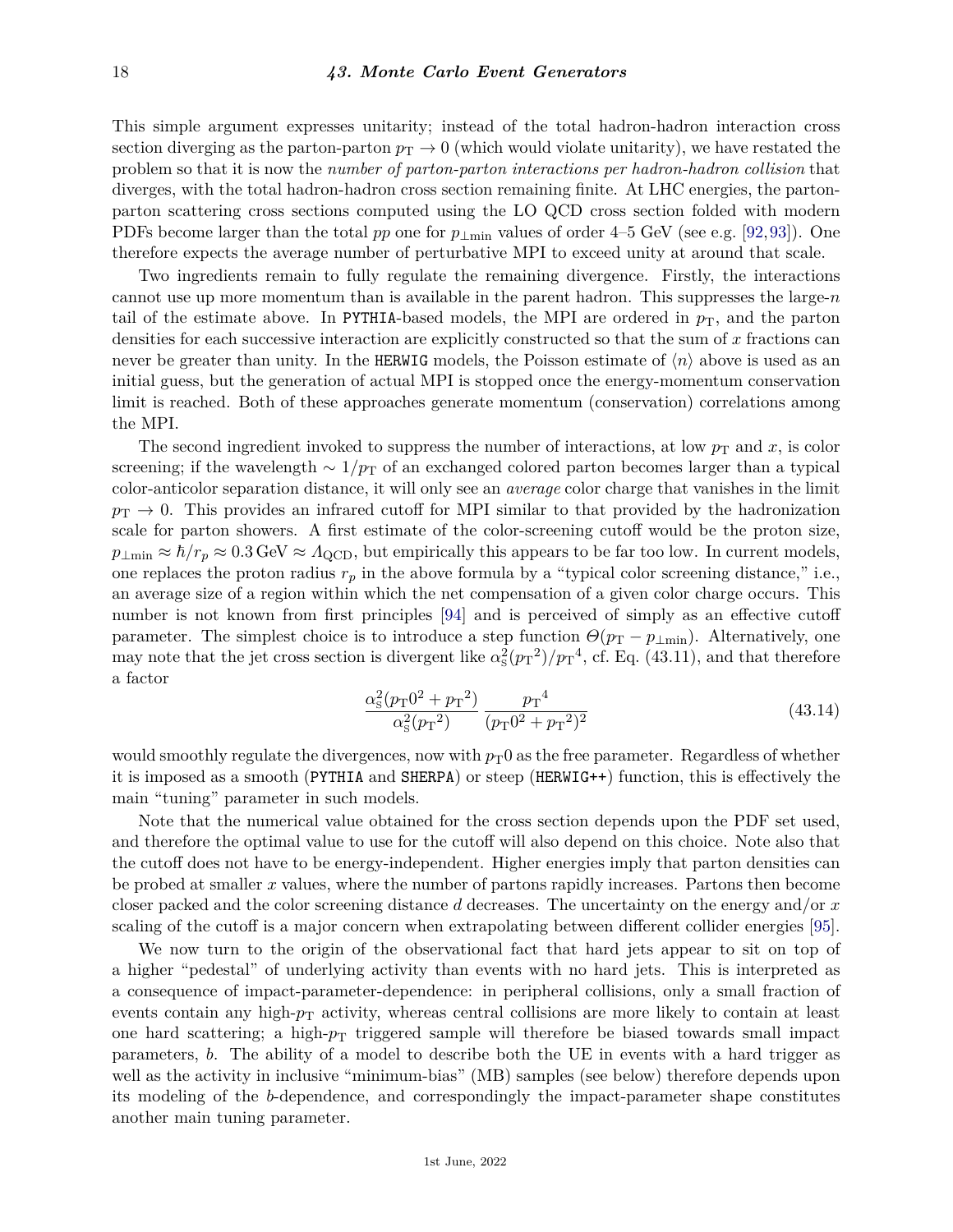For each impact parameter *b*, the number of interactions  $\tilde{n}(b)$  can still be assumed to be distributed according to Eq. (43.13), again modulo momentum conservation, but now with the mean value of the Poisson distribution depending on impact parameter,  $\langle \tilde{n}(b) \rangle$ . This causes the final *n*-distribution (integrated over *b*) to be wider than a Poissonian.

Finally, there are two perturbative modeling aspects which go beyond the introduction of MPI themselves: 1) parton showers off the MPI, and 2) perturbative parton-rescattering effects. Without showers, MPI models would generate very sharp peaks for back-to-back MPI jets, caused by unshowered partons passed directly to the hadronization model. However, with the exception of the oldest PYTHIA6 model, all GPMC models do include such showers [\[11\]](#page-21-6), and hence should exhibit more realistic (i.e., broader and more decorrelated) MPI jets. On the initial-state side, the main questions are whether and how correlated multi-parton densities are taken into account and, as discussed previously, how the showers are regulated at low  $p<sub>T</sub>$  and/or low x. Although none of the MC models currently impose a rigorous correlated multi-parton evolution, all of them include some elementary aspects. The most significant for parton-level results is arguably momentum conservation, which is enforced explicitly in all the models. The so-called "interleaved" models [\[28\]](#page-21-23) attempt to go a step further, generating an explicitly correlated multi-parton evolution in which flavor sum rules are imposed to conserve, e.g. the total numbers of valence and sea quarks [\[81\]](#page-23-3).

Perturbative rescattering in the final state can occur if partons are allowed to undergo several distinct interactions, with showering activity possibly taking place in-between. This has so far not been studied extensively, but a first exploratory model is available [\[96\]](#page-23-18). In the initial state, parton rescattering/recombination effects have so far not been included in any of the GPMC models.

# **43.3.2** *Bose-Einstein and Color-Reconnection Effects*

In the context of  $e^+e^-$  collisions, Bose-Einstein (BE) correlations have mostly been discussed as a source of uncertainty on high-precision *W* mass determinations at LEP [\[97\]](#page-23-19). In hadron-hadron (and nucleus-nucleus) collisions, however, BE correlations are used extensively to study the spacetime structure of hadronizing matter ("femtoscopy").

In MC models of hadronization, each string break or particle/cluster decay is normally factorized from all other ones. This reduces the number of variables that must be considered in each step, but also makes it intrinsically difficult to introduce correlations among particles from different breaks/decays. In GPMCs, a few semi-classical models are available within the PYTHIA 6 and 8 generators [\[98\]](#page-23-20), in which the BE effect is mimicked by an attractive interaction between pairs of identical particles in the final state, with no higher correlations included. Variants of this model differ mainly by the assumed shape of the correlation function and how overall momentum conservation is handled.

As discussed in Sec. 43.2, leading-color ("planar") color flows are used to set up the hadronizing systems (clusters or strings) at the hadronization stage. If the systems do not overlap significantly in space and time, subleading-color ambiguities and/or nonperturbative reconnections are expected to be small. However, if the density of displaced color charges is sufficiently high that several systems can overlap significantly, full-color and/or reconnection effects should become progressively larger.

In the specific context of MPI, a crucial question is how color is neutralized *between* different MPI systems, including the remnants. The large rapidity differences involved imply large invariant masses (though normally low  $p_T$ ), and hence large amounts of (soft) particle production. Indeed, in the context of soft-inclusive physics, it is these "inter-system" strings/clusters that furnish the dominant particle-production mechanism, and hence their modeling is an essential part of the softphysics description, affecting topics such as  $MB/UE$  multiplicity and  $p<sub>T</sub>$  distributions, rapidity gaps, and precision mass measurements. Reviews of color-reconnection effects can be found in [\[11,](#page-21-6) [82\]](#page-23-4).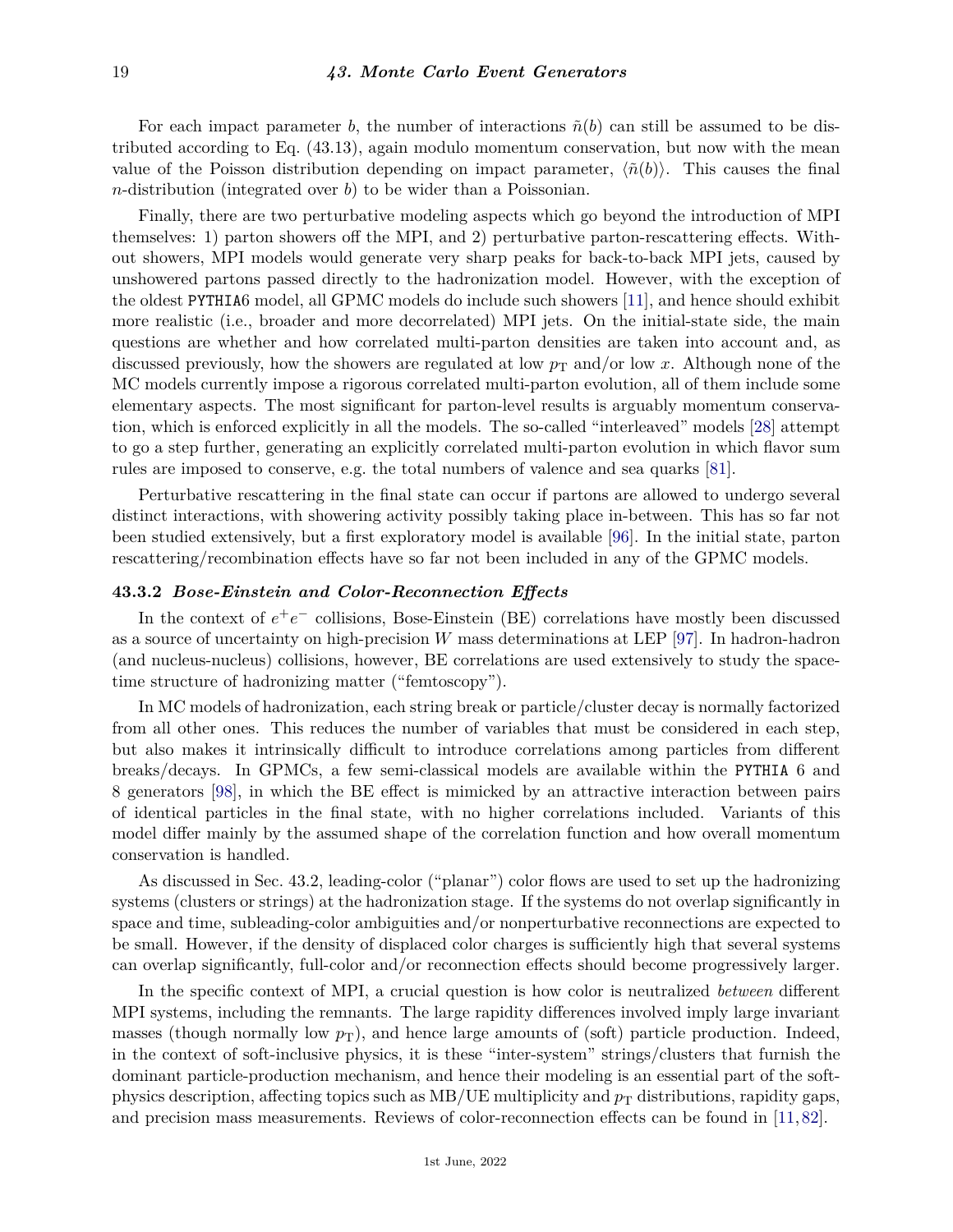# **43.3.3** *Minimum-Bias Events and Diffraction*

The term "minimum bias" (MB) originates from the experimental requirement of a minimal number of tracks (or hits) in a given instrumented region. In order to make MC predictions for such observables, all possible contributions to the relevant phase-space region must be accounted for. There are essentially four types of physics processes, which together make up the total hadronhadron (*hh*) cross section: 1) elastic scattering<sup>[2](#page-19-0)</sup>:  $hh \rightarrow hh$ , 2) single diffractive dissociation:  $hh \rightarrow$  $h + \text{gap} + X$ , with X denoting anything that is not the original beam particle, and "gap" denoting a rapidity region devoid of observed activity; 3) double diffractive dissociation:  $hh \rightarrow X + \text{gap} + X$ . and 4) inelastic non-diffractive scattering: everything else. A fifth class may also be defined, called central diffraction  $(hh \to h + \text{gap} + X + \text{gap} + h)$ . Note that different terminologies exist [\[99\]](#page-23-21): in experimental settings, diffraction is typically defined by an observable gap, of some minimal size in rapidity, while in the MC context, each diffractive physics process produces a whole spectrum of gaps, with small ones suppressed but not excluded.

The inelastic non-diffractive part of the cross section is typically modeled either by smoothly regulating and extending the perturbative QCD scattering cross sections all the way to zero *p*<sup>⊥</sup> [\[91\]](#page-23-13) (PYTHIA and SHERPA), or by regulating the QCD cross sections with a sharp cutoff [\[100\]](#page-23-22) and adding a separate class of nonperturbative scatterings below that scale [\[101\]](#page-23-23) (HERWIG). See also Sec. 43.3.1. In all cases, the most important ingredients are: 1) the IR regularization of the perturbative scattering cross sections, including their PDF dependence, 2) the assumed matter distribution of the colliding hadrons, possibly including multi-parton correlations [\[81\]](#page-23-3) and/or *x* dependence [\[102\]](#page-23-24), and 3) additional soft-QCD effects such as color reconnections, discussed in Sec. 43.3.2.

Currently, there are essentially three methods for simulating diffraction in the main MC models: 1) in PYTHIA 6, one picks a diffractive mass according to parameterized cross sections ∝ d*M*2*/M*<sup>2</sup> [\[103\]](#page-23-25). This mass is represented as a string, which is hadronized as described in Sec. 43.2.1, though differences in the effective scale of the hadronization may necessitate a (re)tuning of the hadronization parameters for diffraction; 2) in PYTHIA 8, the high-mass tail beyond *M* ∼ 10 GeV is augmented by a partonic description in terms of pomeron PDFs [\[104\]](#page-23-26), allowing diffractive jet production including showers and underlying event [\[105\]](#page-23-27); 3) the PHOJET and DPMJET programs also include central diffraction and rely directly on a formulation in terms of pomerons (color-singlet multi-gluon states) [\[106–](#page-23-28)[108\]](#page-23-29). Cut pomerons correspond to exchanges of soft gluons while uncut ones give elastic and diffractive topologies as well as virtual corrections that help preserve unitarity. So-called "hard pomerons" provide a transition to the perturbative regime. Hadronization is still handled using the Lund string model, so there is some overlap with the above models at the hadronization stage. In addition, a pomeron-based package exists for HERWIG [\[109\]](#page-23-30), and an effort is underway to construct an MC implementation of the "KMR" model [\[94\]](#page-23-16) within the SHERPA generator. Color reconnections (Sec. 43.3.2) may also play a role in creating rapidity gaps and the underlying event (Sec. 43.3.1) in filling them.

# **43.4 Uncertainties and Tuning**

The accuracy that can be achieved by a GPMC model depends on the sophistication of the theory models it incorporates, on the available constraints on its free parameters, and on the nature of the observable(s) under study. Using existing data (or more accurate theory calculations) to constrain the model parameters is referred to as generator tuning. Although tuned models do tend to yield improved results also for observables that they have not been tuned to, the question of evaluating the remaining uncertainties reliably is still far from solved. It is worth noting, however, that all of the GPMCs now provide options for automatic evaluation of perturbative shower uncertainties (e.g., via renormalization-scale variations), in the form of vectors of alternative

<span id="page-19-0"></span><sup>&</sup>lt;sup>2</sup>The QED elastic cross section diverges and is normally a non-default option.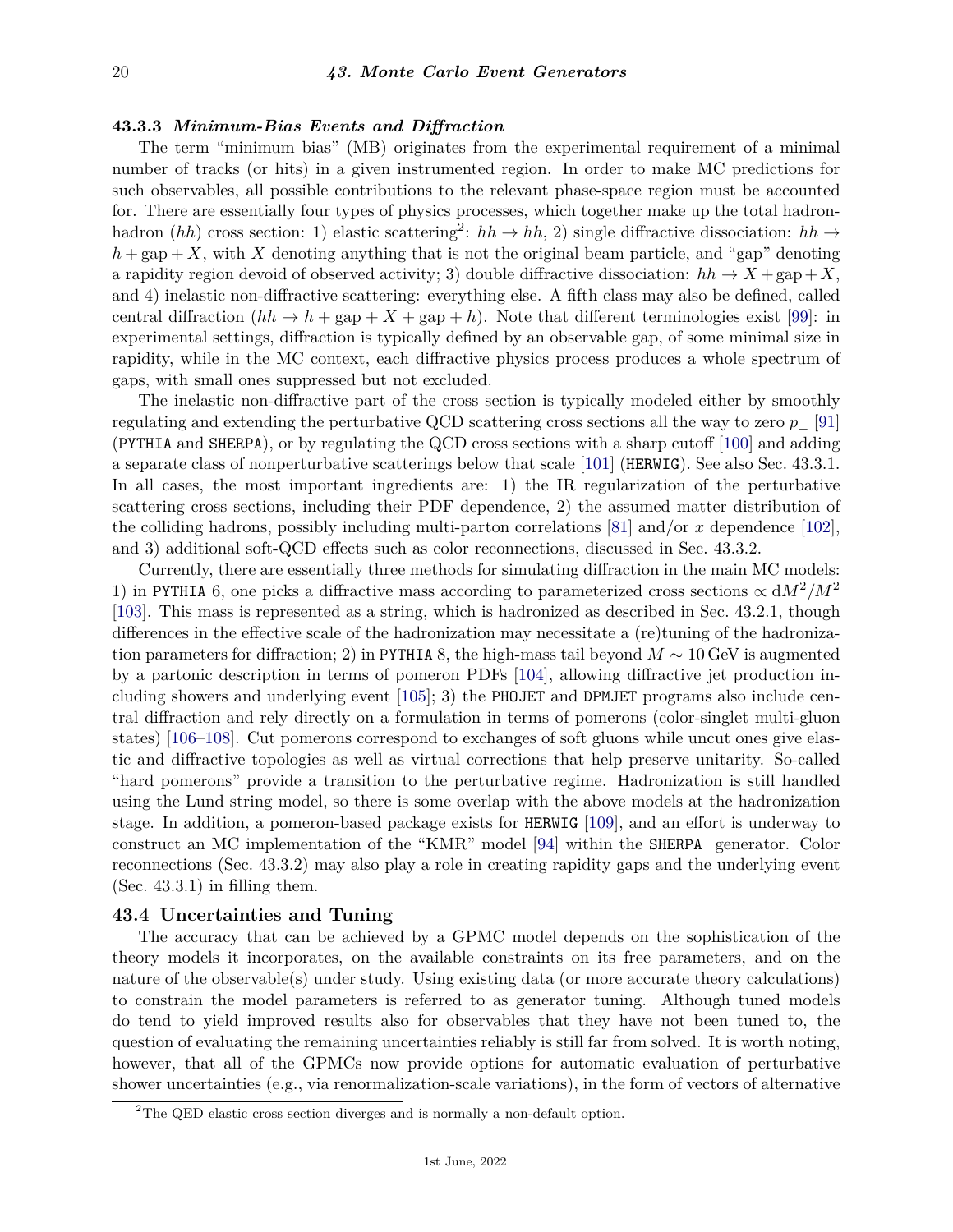event weights [\[110–](#page-23-31)[112\]](#page-24-0). One must be aware that these variations are not necessarily exhaustive and significant weight fluctuations can be a problem for processes with large shower phase spaces. Nonperturbative uncertainties must normally still be evaluated by varying salient model parameters by hand. A general method called eigentunes [\[113\]](#page-24-1) is also available, based on global fits to data.

Typically, the overall event properties are determined by only a few, very important parameters, such as the value of  $\alpha_{\rm s}$ , for perturbative corrections, and the shape of the fragmentation functions, for nonperturbative ones. More parameters may then be introduced to describe successively more detailed aspects (e.g., the rates and decays of individual hadron species), but these should have progressively less impact on the overall modeling. One may therefore take a factorized approach, first constraining the perturbative parameters and thereafter the nonperturbative ones, in order of decreasing significance to the overall modeling. Furthermore, by identifying which measurements are most sensitive to each parameter, this ordering can be reflected in the way that data is selected and applied to constrain the models. Thus, measurements sensitive to global event properties would typically be applied first, to constrain the most inclusive parameters, and so on for progressively more exclusive aspects.

At LO×LL, perturbation theory is doing well if it agrees with an IR safe measurement within  $\sim$  10%. It would therefore not make much sense to tune a GPMC beyond roughly 5% (it might even be dangerous, due to overfitting). The advent of NLO Monte Carlos may reduce this number slightly, but only for quantities for which one expects NLO precision. For quantities governed by nonperturbative physics, uncertainties are larger. For some quantities, e.g. ones for which the underlying modeling is known to be poor, an order-of-magnitude agreement or worse may have to be accepted. Note further that the unitarity of shower and hadronization models implies that the Born-level cross-section normalization is not tunable, hence in tuning contexts one tends to focus on the shapes of distributions rather than their normalizations.

In the context of LO×LL GPMC tuning, subleading aspects of coupling-constant and PDF choices are relevant. In particular, one should be aware that the choice of QCD *Λ* parameter  $A_{MC} = 1.569 A_{\overline{MS}}$  (for 5 active flavors) improves the predictions of coherent shower algorithms at the NLL level for a class of relevant observables [\[114\]](#page-24-2), and hence this scheme is often considered the baseline for shower tuning. The question of LO vs. NLO PDFs is more involved [\[11\]](#page-21-6), but it should be emphasized that the gluon PDF at (very) low *x* is important for determining the level of the underlying event in MPI models (Sec. 43.3.1), and hence the MB/UE tuning (and energy scaling [\[95\]](#page-23-17)) is linked to the choice of PDF in such models. Further issues and an example of a specific recipe that could be followed in a realistic set-up can be found in Ref. [\[92\]](#page-23-14). A useful online resource can be found at the mcplots.cern.ch website [\[115\]](#page-24-3), based on the RIVET tool [\[116\]](#page-24-4).

Recent years have seen the emergence of automated tools to reduce the amount of both computer and manpower required for tuning [\[113\]](#page-24-1). Automating the human expert input is more difficult. In the tools currently on the market, this is addressed by a combination of input solicited from the GPMC authors (e.g., which parameters and ranges to consider, which observables constitute a complete set, etc) and a set of weights determining the relative priority given to each bin in each distribution. The final result is therefore still subjective but at least reproducible. When backed by careful demonstrations of sensitivities, correlations, and uncertainties, the quality of the resulting tunes is by now competitive. The field is still burgeoning, with future sophistications to be expected.

# <span id="page-20-0"></span>*References*

- [1] G. Corcella *et al.*, [JHEP](http://doi.org/10.1088/1126-6708/2001/01/010) **01**[, 010](http://doi.org/10.1088/1126-6708/2001/01/010) (2001), [\[hep-ph/0011363\].](https://arxiv.org/abs/hep-ph/0011363)
- <span id="page-20-1"></span>[2] M. Bahr *et al.*, [Eur. Phys. J. C](http://doi.org/10.1140/epjc/s10052-008-0798-9) **58**[, 639](http://doi.org/10.1140/epjc/s10052-008-0798-9) (2008), [\[arXiv:0803.0883\].](https://arxiv.org/abs/0803.0883)
- [3] J. Bellm *et al.*, [Eur. Phys. J. C](http://doi.org/10.1140/epjc/s10052-016-4018-8) **76**[, 4, 196](http://doi.org/10.1140/epjc/s10052-016-4018-8) (2016), [\[arXiv:1512.01178\].](https://arxiv.org/abs/1512.01178)
- <span id="page-20-2"></span>[4] T. Sjostrand, S. Mrenna and P. Z. Skands, [JHEP](http://doi.org/10.1088/1126-6708/2006/05/026) **05**[, 026](http://doi.org/10.1088/1126-6708/2006/05/026) (2006), [\[hep-ph/0603175\].](https://arxiv.org/abs/hep-ph/0603175)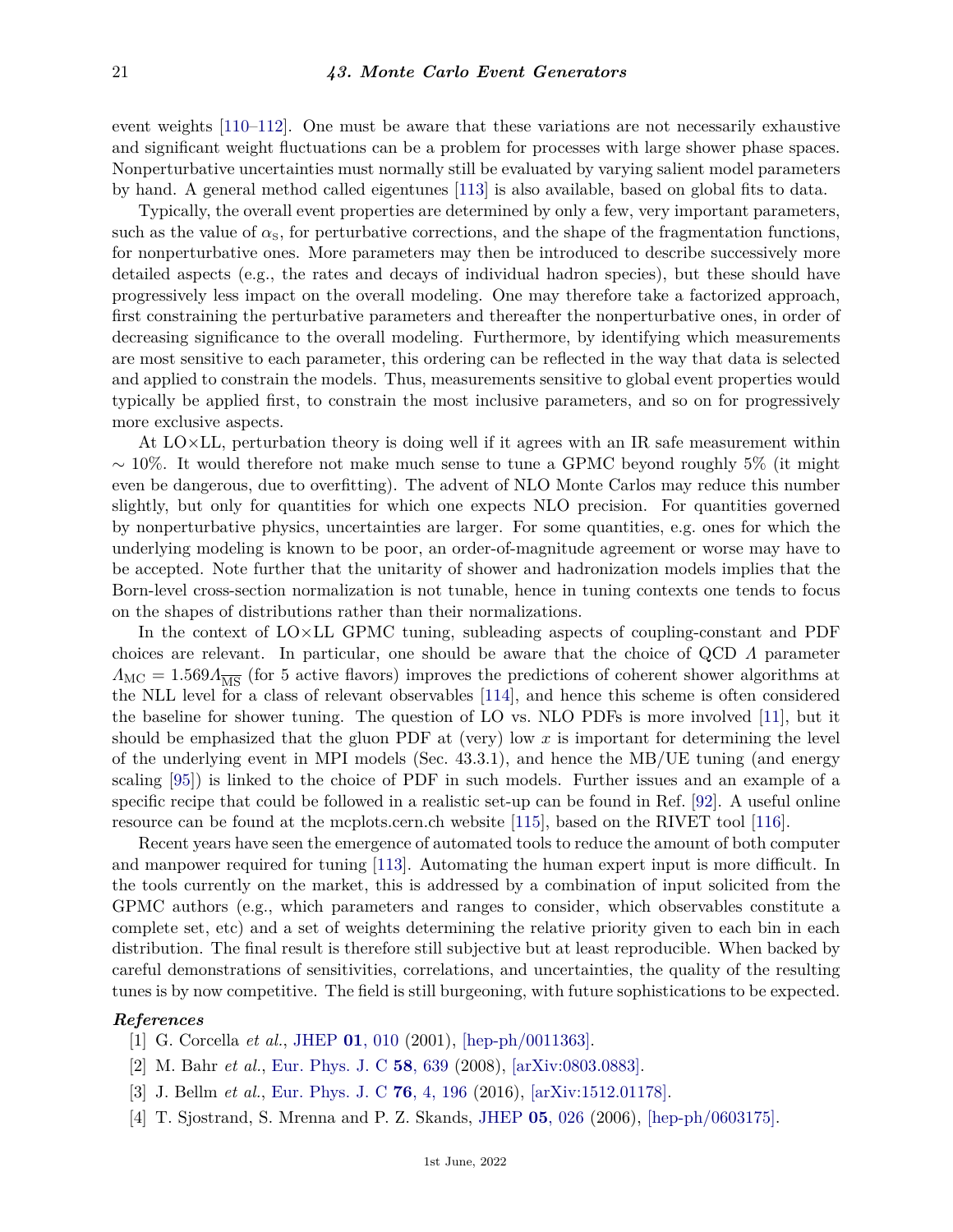- <span id="page-21-0"></span>[5] T. Sjöstrand *et al.*, [Comput. Phys. Commun.](http://doi.org/10.1016/j.cpc.2015.01.024) **191**[, 159](http://doi.org/10.1016/j.cpc.2015.01.024) (2015), [\[arXiv:1410.3012\].](https://arxiv.org/abs/1410.3012)
- <span id="page-21-1"></span>[6] T. Gleisberg *et al.*, [JHEP](http://doi.org/10.1088/1126-6708/2009/02/007) **02**[, 007](http://doi.org/10.1088/1126-6708/2009/02/007) (2009), [\[arXiv:0811.4622\].](https://arxiv.org/abs/0811.4622)
- <span id="page-21-2"></span>[7] QCD summary, PDG.
- <span id="page-21-3"></span>[8] T. Kinoshita, [J. Math. Phys.](http://doi.org/10.1063/1.1724268) **3**[, 650](http://doi.org/10.1063/1.1724268) (1962).
- <span id="page-21-4"></span>[9] T. Lee and M. Nauenberg, [Phys. Rev.](http://doi.org/10.1103/PhysRev.133.B1549) **133**[, B1549](http://doi.org/10.1103/PhysRev.133.B1549) (1964).
- <span id="page-21-5"></span>[10] G. C. Fox and S. Wolfram, [Nucl. Phys. B](http://doi.org/10.1016/0550-3213(80)90111-X) **168**[, 285](http://doi.org/10.1016/0550-3213(80)90111-X) (1980).
- <span id="page-21-6"></span>[11] A. Buckley *et al.*, [Phys. Rept.](http://doi.org/10.1016/j.physrep.2011.03.005) **504**[, 145](http://doi.org/10.1016/j.physrep.2011.03.005) (2011), [\[arXiv:1101.2599\].](https://arxiv.org/abs/1101.2599)
- <span id="page-21-7"></span>[12] G. Altarelli and G. Parisi, [Nucl. Phys. B](http://doi.org/10.1016/0550-3213(77)90384-4) **126**[, 298](http://doi.org/10.1016/0550-3213(77)90384-4) (1977).
- <span id="page-21-8"></span>[13] A. Einstein, B. Podolsky and N. Rosen, [Phys. Rev.](http://doi.org/10.1103/PhysRev.47.777) **47**[, 777](http://doi.org/10.1103/PhysRev.47.777) (1935).
- <span id="page-21-9"></span>[14] B. Webber, [Phys. Lett. B](http://doi.org/10.1016/0370-2693(87)90461-8) **[193](http://doi.org/10.1016/0370-2693(87)90461-8)**, 91 (1987).
- <span id="page-21-10"></span>[15] J. C. Collins, [Nucl. Phys. B](http://doi.org/10.1016/0550-3213(88)90654-2) **304**[, 794](http://doi.org/10.1016/0550-3213(88)90654-2) (1988).
- <span id="page-21-11"></span>[16] I. Knowles, [Comput. Phys. Commun.](http://doi.org/10.1016/0010-4655(90)90063-7) **58**[, 271](http://doi.org/10.1016/0010-4655(90)90063-7) (1990).
- <span id="page-21-12"></span>[17] T. Sjostrand, [Phys. Lett. B](http://doi.org/10.1016/0370-2693(85)90674-4) **157**[, 321](http://doi.org/10.1016/0370-2693(85)90674-4) (1985).
- <span id="page-21-13"></span>[18] G. Marchesini and B. Webber, [Nucl. Phys. B](http://doi.org/10.1016/0550-3213(88)90089-2) **310**[, 461](http://doi.org/10.1016/0550-3213(88)90089-2) (1988).
- <span id="page-21-14"></span>[19] S. Gieseke, P. Stephens and B. Webber, [JHEP](http://doi.org/10.1088/1126-6708/2003/12/045) **12**[, 045](http://doi.org/10.1088/1126-6708/2003/12/045) (2003), [\[hep-ph/0310083\].](https://arxiv.org/abs/hep-ph/0310083)
- <span id="page-21-15"></span>[20] M. Bengtsson and T. Sjostrand, [Nucl. Phys. B](http://doi.org/10.1016/0550-3213(87)90407-X) **289**[, 810](http://doi.org/10.1016/0550-3213(87)90407-X) (1987).
- <span id="page-21-16"></span>[21] G. Gustafson and U. Pettersson, [Nucl. Phys. B](http://doi.org/10.1016/0550-3213(88)90441-5) **306**[, 746](http://doi.org/10.1016/0550-3213(88)90441-5) (1988).
- <span id="page-21-17"></span>[22] L. Lonnblad, [Comput. Phys. Commun.](http://doi.org/10.1016/0010-4655(92)90068-A) **71**[, 15](http://doi.org/10.1016/0010-4655(92)90068-A) (1992).
- <span id="page-21-18"></span>[23] W. T. Giele, D. A. Kosower and P. Z. Skands, [Phys. Rev. D](http://doi.org/10.1103/PhysRevD.78.014026) **78**[, 014026](http://doi.org/10.1103/PhysRevD.78.014026) (2008), [\[arXiv:0707.3652\].](https://arxiv.org/abs/0707.3652)
- <span id="page-21-19"></span>[24] Z. Nagy and D. E. Soper, [JHEP](http://doi.org/10.1088/1126-6708/2005/10/024) **10**[, 024](http://doi.org/10.1088/1126-6708/2005/10/024) (2005), [\[hep-ph/0503053\].](https://arxiv.org/abs/hep-ph/0503053)
- <span id="page-21-20"></span>[25] S. Schumann and F. Krauss, [JHEP](http://doi.org/10.1088/1126-6708/2008/03/038) **03**[, 038](http://doi.org/10.1088/1126-6708/2008/03/038) (2008), [\[arXiv:0709.1027\].](https://arxiv.org/abs/0709.1027)
- <span id="page-21-21"></span>[26] S. Platzer and S. Gieseke, [Eur. Phys. J. C](http://doi.org/10.1140/epjc/s10052-012-2187-7) **72**[, 2187](http://doi.org/10.1140/epjc/s10052-012-2187-7) (2012), [\[arXiv:1109.6256\].](https://arxiv.org/abs/1109.6256)
- <span id="page-21-22"></span>[27] S. Höche and S. Prestel, [Eur. Phys. J. C](http://doi.org/10.1140/epjc/s10052-015-3684-2) **75**[, 9, 461](http://doi.org/10.1140/epjc/s10052-015-3684-2) (2015), [\[arXiv:1506.05057\].](https://arxiv.org/abs/1506.05057)
- <span id="page-21-23"></span>[28] T. Sjostrand and P. Z. Skands, [Eur. Phys. J. C](http://doi.org/10.1140/epjc/s2004-02084-y) **39**[, 129](http://doi.org/10.1140/epjc/s2004-02084-y) (2005), [\[hep-ph/0408302\].](https://arxiv.org/abs/hep-ph/0408302)
- <span id="page-21-24"></span>[29] M. Dasgupta *et al.*, [JHEP](http://doi.org/10.1007/JHEP09(2018)033) **09**[, 033](http://doi.org/10.1007/JHEP09(2018)033) (2018), [Erratum: JHEP 03, 083 (2020)], [\[arXiv:1805.09327\].](https://arxiv.org/abs/1805.09327)
- [30] M. Dasgupta *et al.*, [Phys. Rev. Lett.](http://doi.org/10.1103/PhysRevLett.125.052002) **125**[, 5, 052002](http://doi.org/10.1103/PhysRevLett.125.052002) (2020), [\[arXiv:2002.11114\].](https://arxiv.org/abs/2002.11114)
- <span id="page-21-26"></span>[31] A. Karlberg *et al.*, [Eur. Phys. J. C](http://doi.org/10.1140/epjc/s10052-021-09378-0) **81**[, 8, 681](http://doi.org/10.1140/epjc/s10052-021-09378-0) (2021), [\[arXiv:2103.16526\].](https://arxiv.org/abs/2103.16526)
- [32] J. R. Forshaw, J. Holguin and S. Plätzer, [JHEP](http://doi.org/10.1007/JHEP09(2020)014) **09**[, 014](http://doi.org/10.1007/JHEP09(2020)014) (2020), [\[arXiv:2003.06400\].](https://arxiv.org/abs/2003.06400)
- [33] J. R. Forshaw, J. Holguin and S. Plätzer, [JHEP](http://doi.org/10.1007/JHEP08(2019)145) **08**[, 145](http://doi.org/10.1007/JHEP08(2019)145) (2019), [\[arXiv:1905.08686\].](https://arxiv.org/abs/1905.08686)
- <span id="page-21-25"></span>[34] Z. Nagy and D. E. Soper, [Phys. Rev. D](http://doi.org/10.1103/PhysRevD.99.054009) **99**[, 5, 054009](http://doi.org/10.1103/PhysRevD.99.054009) (2019), [\[arXiv:1902.02105\].](https://arxiv.org/abs/1902.02105)
- <span id="page-21-27"></span>[35] E. Norrbin and T. Sjostrand, [Nucl. Phys. B](http://doi.org/10.1016/S0550-3213(01)00099-2) **603**[, 297](http://doi.org/10.1016/S0550-3213(01)00099-2) (2001), [\[hep-ph/0010012\].](https://arxiv.org/abs/hep-ph/0010012)
- <span id="page-21-28"></span>[36] S. Catani *et al.*, [Nucl. Phys. B](http://doi.org/10.1016/S0550-3213(02)00098-6) **627**[, 189](http://doi.org/10.1016/S0550-3213(02)00098-6) (2002), [\[hep-ph/0201036\].](https://arxiv.org/abs/hep-ph/0201036)
- <span id="page-21-29"></span>[37] J. Cembranos *et al.*, [JHEP](http://doi.org/10.1007/JHEP09(2013)077) **09**[, 077](http://doi.org/10.1007/JHEP09(2013)077) (2013), [\[arXiv:1305.2124\].](https://arxiv.org/abs/1305.2124)
- <span id="page-21-30"></span>[38] N. Davidson, T. Przedzinski and Z. Was, [Comput. Phys. Commun.](http://doi.org/10.1016/j.cpc.2015.09.013) **199**[, 86](http://doi.org/10.1016/j.cpc.2015.09.013) (2016), [\[arXiv:1011.0937\].](https://arxiv.org/abs/1011.0937)
- <span id="page-21-31"></span>[39] K. Hamilton and P. Richardson, [JHEP](http://doi.org/10.1088/1126-6708/2006/07/010) **07**[, 010](http://doi.org/10.1088/1126-6708/2006/07/010) (2006), [\[hep-ph/0603034\].](https://arxiv.org/abs/hep-ph/0603034)
- <span id="page-21-32"></span>[40] M. Schonherr and F. Krauss, [JHEP](http://doi.org/10.1088/1126-6708/2008/12/018) **12**[, 018](http://doi.org/10.1088/1126-6708/2008/12/018) (2008), [\[arXiv:0810.5071\].](https://arxiv.org/abs/0810.5071)
- <span id="page-21-33"></span>[41] J. R. Christiansen and T. Sjöstrand, [JHEP](http://doi.org/10.1007/JHEP04(2014)115) **04**[, 115](http://doi.org/10.1007/JHEP04(2014)115) (2014), [\[arXiv:1401.5238\].](https://arxiv.org/abs/1401.5238)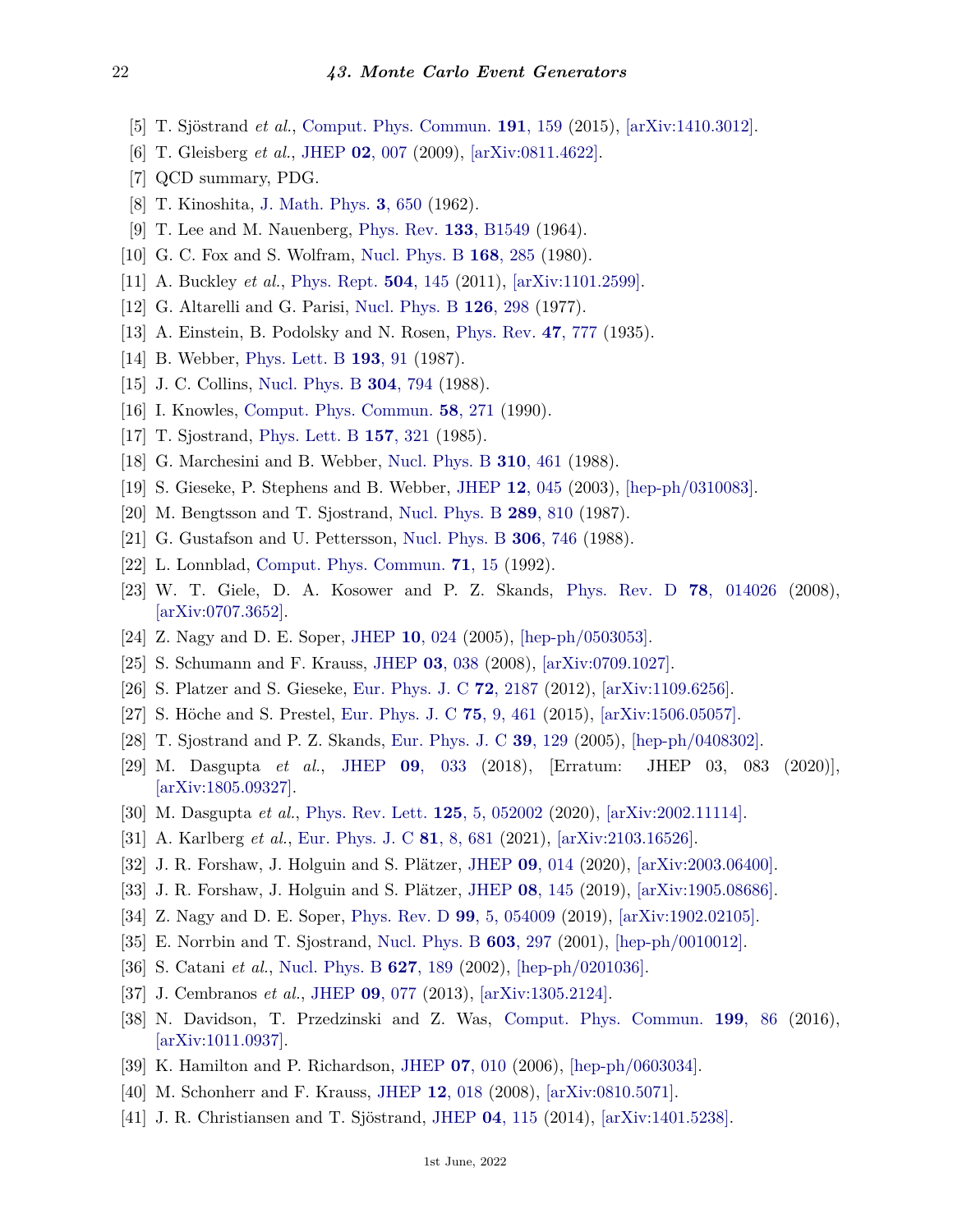- <span id="page-22-0"></span>[42] M. R. Masouminia and P. Richardson (2021), [\[arXiv:2108.10817\].](https://arxiv.org/abs/2108.10817)
- <span id="page-22-1"></span>[43] H. Brooks, P. Skands and R. Verheyen (2021), [\[arXiv:2108.10786\].](https://arxiv.org/abs/2108.10786)
- <span id="page-22-2"></span>[44] A. Semenov, [Comput. Phys. Commun.](http://doi.org/10.1016/j.cpc.2008.10.012) **180**[, 431](http://doi.org/10.1016/j.cpc.2008.10.012) (2009), [\[arXiv:0805.0555\].](https://arxiv.org/abs/0805.0555)
- <span id="page-22-3"></span>[45] N. D. Christensen and C. Duhr, [Comput. Phys. Commun.](http://doi.org/10.1016/j.cpc.2009.02.018) **180**[, 1614](http://doi.org/10.1016/j.cpc.2009.02.018) (2009), [\[arXiv:0806.4194\].](https://arxiv.org/abs/0806.4194)
- <span id="page-22-4"></span>[46] M. Fairbairn *et al.*, [Phys. Rept.](http://doi.org/10.1016/j.physrep.2006.10.002) **[438](http://doi.org/10.1016/j.physrep.2006.10.002)**, 1 (2007), [\[hep-ph/0611040\].](https://arxiv.org/abs/hep-ph/0611040)
- <span id="page-22-5"></span>[47] J. Alwall *et al.*, [Comput. Phys. Commun.](http://doi.org/10.1016/j.cpc.2006.11.010) **176**[, 300](http://doi.org/10.1016/j.cpc.2006.11.010) (2007), [\[hep-ph/0609017\].](https://arxiv.org/abs/hep-ph/0609017)
- <span id="page-22-6"></span>[48] P. Z. Skands *et al.*, [JHEP](http://doi.org/10.1088/1126-6708/2004/07/036) **07**[, 036](http://doi.org/10.1088/1126-6708/2004/07/036) (2004), [\[hep-ph/0311123\].](https://arxiv.org/abs/hep-ph/0311123)
- <span id="page-22-7"></span>[49] J. Alwall *et al.* (2007), [\[arXiv:0712.3311\].](https://arxiv.org/abs/0712.3311)
- <span id="page-22-8"></span>[50] T. Ježo *et al.*, [Eur. Phys. J. C](http://doi.org/10.1140/epjc/s10052-016-4538-2) **76**[, 12, 691](http://doi.org/10.1140/epjc/s10052-016-4538-2) (2016), [\[arXiv:1607.04538\].](https://arxiv.org/abs/1607.04538)
- <span id="page-22-9"></span>[51] P. Richardson, [JHEP](http://doi.org/10.1088/1126-6708/2001/11/029) **11**[, 029](http://doi.org/10.1088/1126-6708/2001/11/029) (2001), [\[hep-ph/0110108\].](https://arxiv.org/abs/hep-ph/0110108)
- <span id="page-22-10"></span>[52] E. Boos *et al.*, in "2nd Les Houches Workshop on Physics at TeV Colliders," (2001), [\[hep](https://arxiv.org/abs/hep-ph/0109068)[ph/0109068\].](https://arxiv.org/abs/hep-ph/0109068)
- <span id="page-22-11"></span>[53] M. Bengtsson and T. Sjostrand, [Phys. Lett. B](http://doi.org/10.1016/0370-2693(87)91031-8) **185**[, 435](http://doi.org/10.1016/0370-2693(87)91031-8) (1987).
- <span id="page-22-12"></span>[54] W. Giele, D. Kosower and P. Skands, [Phys. Rev. D](http://doi.org/10.1103/PhysRevD.84.054003) **84**[, 054003](http://doi.org/10.1103/PhysRevD.84.054003) (2011), [\[arXiv:1102.2126\].](https://arxiv.org/abs/1102.2126)
- <span id="page-22-13"></span>[55] S. Catani *et al.*, [JHEP](http://doi.org/10.1088/1126-6708/2001/11/063) **11**[, 063](http://doi.org/10.1088/1126-6708/2001/11/063) (2001), [\[hep-ph/0109231\].](https://arxiv.org/abs/hep-ph/0109231)
- <span id="page-22-14"></span>[56] J. Alwall *et al.*, [Eur. Phys. J. C](http://doi.org/10.1140/epjc/s10052-007-0490-5) **53**[, 473](http://doi.org/10.1140/epjc/s10052-007-0490-5) (2008), [\[arXiv:0706.2569\].](https://arxiv.org/abs/0706.2569)
- <span id="page-22-15"></span>[57] H. Brooks and C. T. Preuss, [Comput. Phys. Commun.](http://doi.org/10.1016/j.cpc.2021.107985) **264**[, 107985](http://doi.org/10.1016/j.cpc.2021.107985) (2021), [\[arXiv:2008.09468\].](https://arxiv.org/abs/2008.09468)
- <span id="page-22-16"></span>[58] P. Nason, [JHEP](http://doi.org/10.1088/1126-6708/2004/11/040) **11**[, 040](http://doi.org/10.1088/1126-6708/2004/11/040) (2004), [\[hep-ph/0409146\].](https://arxiv.org/abs/hep-ph/0409146)
- <span id="page-22-17"></span>[59] B. Cooper *et al.*, [Eur. Phys. J. C](http://doi.org/10.1140/epjc/s10052-012-2078-y) **72**[, 2078](http://doi.org/10.1140/epjc/s10052-012-2078-y) (2012), [\[arXiv:1109.5295\].](https://arxiv.org/abs/1109.5295)
- <span id="page-22-18"></span>[60] M. L. Mangano *et al.*, [JHEP](http://doi.org/10.1088/1126-6708/2003/07/001) **07**[, 001](http://doi.org/10.1088/1126-6708/2003/07/001) (2003), [\[hep-ph/0206293\].](https://arxiv.org/abs/hep-ph/0206293)
- <span id="page-22-19"></span>[61] J. Alwall *et al.*, [JHEP](http://doi.org/10.1007/JHEP06(2011)128) **06**[, 128](http://doi.org/10.1007/JHEP06(2011)128) (2011), [\[arXiv:1106.0522\].](https://arxiv.org/abs/1106.0522)
- <span id="page-22-20"></span>[62] S. Frixione and B. R. Webber, [JHEP](http://doi.org/10.1088/1126-6708/2002/06/029) **06**[, 029](http://doi.org/10.1088/1126-6708/2002/06/029) (2002), [\[hep-ph/0204244\].](https://arxiv.org/abs/hep-ph/0204244)
- <span id="page-22-21"></span>[63] S. Alioli *et al.*, [JHEP](http://doi.org/10.1007/JHEP06(2010)043) **06**[, 043](http://doi.org/10.1007/JHEP06(2010)043) (2010), [\[arXiv:1002.2581\].](https://arxiv.org/abs/1002.2581)
- <span id="page-22-22"></span>[64] J. Alwall *et al.*, [JHEP](http://doi.org/10.1007/JHEP07(2014)079) **07**[, 079](http://doi.org/10.1007/JHEP07(2014)079) (2014), [\[arXiv:1405.0301\].](https://arxiv.org/abs/1405.0301)
- <span id="page-22-23"></span>[65] R. Frederix and S. Frixione, [JHEP](http://doi.org/10.1007/JHEP12(2012)061) **12**[, 061](http://doi.org/10.1007/JHEP12(2012)061) (2012), [\[arXiv:1209.6215\].](https://arxiv.org/abs/1209.6215)
- <span id="page-22-24"></span>[66] L. Lönnblad and S. Prestel, [JHEP](http://doi.org/10.1007/JHEP03(2013)166) **03**[, 166](http://doi.org/10.1007/JHEP03(2013)166) (2013), [\[arXiv:1211.7278\].](https://arxiv.org/abs/1211.7278)
- <span id="page-22-25"></span>[67] K. Hamilton, P. Nason and G. Zanderighi, [JHEP](http://doi.org/10.1007/JHEP10(2012)155) **10**[, 155](http://doi.org/10.1007/JHEP10(2012)155) (2012), [\[arXiv:1206.3572\].](https://arxiv.org/abs/1206.3572)
- <span id="page-22-26"></span>[68] S. Hoeche *et al.*, [JHEP](http://doi.org/10.1007/JHEP04(2013)027) **04**[, 027](http://doi.org/10.1007/JHEP04(2013)027) (2013), [\[arXiv:1207.5030\].](https://arxiv.org/abs/1207.5030)
- <span id="page-22-27"></span>[69] S. Höche, Y. Li and S. Prestel, [Phys. Rev. D](http://doi.org/10.1103/PhysRevD.91.074015) **91**[, 7, 074015](http://doi.org/10.1103/PhysRevD.91.074015) (2015), [\[arXiv:1405.3607\].](https://arxiv.org/abs/1405.3607)
- <span id="page-22-28"></span>[70] K. Hamilton *et al.*, [JHEP](http://doi.org/10.1007/JHEP05(2013)082) **05**[, 082](http://doi.org/10.1007/JHEP05(2013)082) (2013), [\[arXiv:1212.4504\].](https://arxiv.org/abs/1212.4504)
- <span id="page-22-29"></span>[71] P. F. Monni *et al.*, [JHEP](http://doi.org/10.1007/JHEP05(2020)143) **05**[, 143](http://doi.org/10.1007/JHEP05(2020)143) (2020), [\[arXiv:1908.06987\].](https://arxiv.org/abs/1908.06987)
- <span id="page-22-30"></span>[72] S. Alioli *et al.*, [JHEP](http://doi.org/10.1007/JHEP06(2014)089) **06**[, 089](http://doi.org/10.1007/JHEP06(2014)089) (2014), [\[arXiv:1311.0286\].](https://arxiv.org/abs/1311.0286)
- <span id="page-22-31"></span>[73] J. Mazzitelli *et al.*, [Phys. Rev. Lett.](http://doi.org/10.1103/PhysRevLett.127.062001) **127**[, 6, 062001](http://doi.org/10.1103/PhysRevLett.127.062001) (2021), [\[arXiv:2012.14267\].](https://arxiv.org/abs/2012.14267)
- <span id="page-22-32"></span>[74] S. Alioli *et al.*, [Phys. Lett. B](http://doi.org/10.1016/j.physletb.2021.136380) **818**[, 136380](http://doi.org/10.1016/j.physletb.2021.136380) (2021), [\[arXiv:2103.01214\].](https://arxiv.org/abs/2103.01214)
- <span id="page-22-34"></span><span id="page-22-33"></span>[75] G. Gustafson [193–198](http://doi.org/10.1016/0370-2693(86)90622-2) (1986).
- <span id="page-22-35"></span>[76] X. Artru and G. Mennessier, [Nucl. Phys. B](http://doi.org/10.1016/0550-3213(74)90360-5) **70**[, 93](http://doi.org/10.1016/0550-3213(74)90360-5) (1974).
- [77] B. Andersson *et al.*, [Phys. Rept.](http://doi.org/10.1016/0370-1573(83)90080-7) **97**[, 31](http://doi.org/10.1016/0370-1573(83)90080-7) (1983).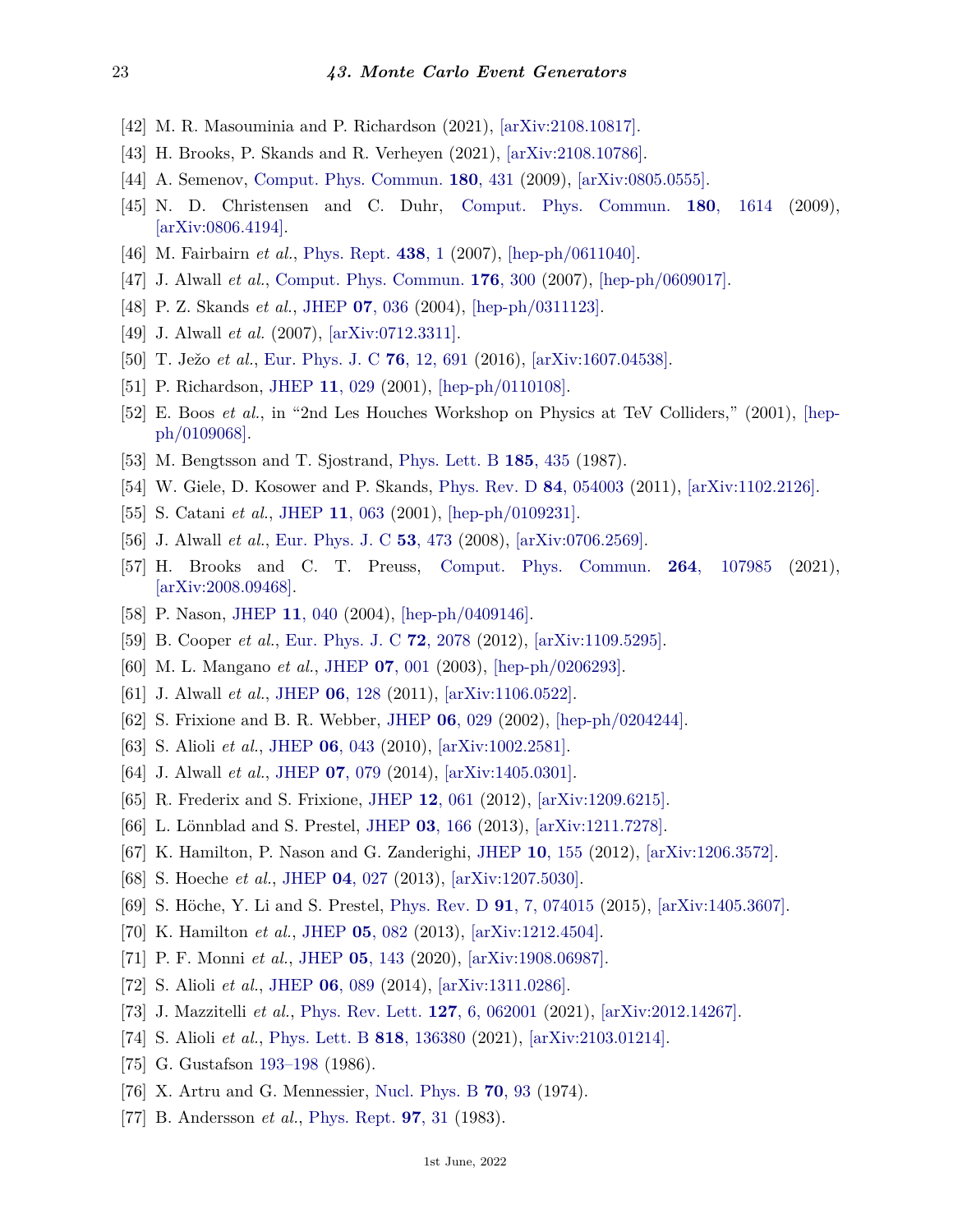- <span id="page-23-0"></span>[78] B. Andersson, *The Lund model*, volume 7, Cambridge University Press (2005), ISBN 978-0- 521-01734-3, 978-0-521-42094-5, 978-0-511-88149-7.
- <span id="page-23-1"></span>[79] M. Bowler, [Z. Phys. C](http://doi.org/10.1007/BF01574001) **11**[, 169](http://doi.org/10.1007/BF01574001) (1981).
- <span id="page-23-2"></span>[80] C. Peterson *et al.*, [Phys. Rev. D](http://doi.org/10.1103/PhysRevD.27.105) **27**[, 105](http://doi.org/10.1103/PhysRevD.27.105) (1983).
- <span id="page-23-3"></span>[81] T. Sjostrand and P. Z. Skands, [JHEP](http://doi.org/10.1088/1126-6708/2004/03/053) **03**[, 053](http://doi.org/10.1088/1126-6708/2004/03/053) (2004), [\[hep-ph/0402078\].](https://arxiv.org/abs/hep-ph/0402078)
- <span id="page-23-4"></span>[82] J. R. Christiansen and P. Z. Skands, [JHEP](http://doi.org/10.1007/JHEP08(2015)003) **08**[, 003](http://doi.org/10.1007/JHEP08(2015)003) (2015), [\[arXiv:1505.01681\].](https://arxiv.org/abs/1505.01681)
- <span id="page-23-5"></span>[83] D. Amati and G. Veneziano, [Phys. Lett. B](http://doi.org/10.1016/0370-2693(79)90896-7) **83**[, 87](http://doi.org/10.1016/0370-2693(79)90896-7) (1979).
- <span id="page-23-6"></span>[84] A. Bassetto, M. Ciafaloni and G. Marchesini, [Phys. Lett. B](http://doi.org/10.1016/0370-2693(79)90687-7) **83**[, 207](http://doi.org/10.1016/0370-2693(79)90687-7) (1979).
- <span id="page-23-7"></span>[85] R. D. Field and S. Wolfram, [Nucl. Phys. B](http://doi.org/10.1016/0550-3213(83)90175-X) **[213](http://doi.org/10.1016/0550-3213(83)90175-X)**, 65 (1983).
- <span id="page-23-8"></span>[86] B. Webber, [Nucl. Phys. B](http://doi.org/10.1016/0550-3213(84)90333-X) **238**[, 492](http://doi.org/10.1016/0550-3213(84)90333-X) (1984).
- <span id="page-23-9"></span>[87] J.-C. Winter, F. Krauss and G. Soff, [Eur. Phys. J. C](http://doi.org/10.1140/epjc/s2004-01960-8) **36**[, 381](http://doi.org/10.1140/epjc/s2004-01960-8) (2004), [\[hep-ph/0311085\].](https://arxiv.org/abs/hep-ph/0311085)
- <span id="page-23-10"></span>[88] D. Lange, [Nucl. Instrum. Meth. A](http://doi.org/10.1016/S0168-9002(01)00089-4) **462**[, 152](http://doi.org/10.1016/S0168-9002(01)00089-4) (2001).
- <span id="page-23-11"></span>[89] S. Jadach *et al.*, [Comput. Phys. Commun.](http://doi.org/10.1016/0010-4655(93)90061-G) **76**[, 361](http://doi.org/10.1016/0010-4655(93)90061-G) (1993).
- <span id="page-23-12"></span>[90] D. Grellscheid and P. Richardson (2007), [\[arXiv:0710.1951\].](https://arxiv.org/abs/0710.1951)
- <span id="page-23-13"></span>[91] T. Sjostrand and M. van Zijl, [Phys. Rev. D](http://doi.org/10.1103/PhysRevD.36.2019) **36**[, 2019](http://doi.org/10.1103/PhysRevD.36.2019) (1987).
- <span id="page-23-14"></span>[92] P. Skands, S. Carrazza and J. Rojo, [Eur. Phys. J. C](http://doi.org/10.1140/epjc/s10052-014-3024-y) **74**[, 8, 3024](http://doi.org/10.1140/epjc/s10052-014-3024-y) (2014), [\[arXiv:1404.5630\].](https://arxiv.org/abs/1404.5630)
- <span id="page-23-15"></span>[93] M. Bahr, J. M. Butterworth and M. H. Seymour, [JHEP](http://doi.org/10.1088/1126-6708/2009/01/065) **01**[, 065](http://doi.org/10.1088/1126-6708/2009/01/065) (2009), [\[arXiv:0806.2949\].](https://arxiv.org/abs/0806.2949)
- <span id="page-23-16"></span>[94] M. Ryskin, A. Martin and V. Khoze, [Eur. Phys. J. C](http://doi.org/10.1140/epjc/s10052-011-1617-2) **71**[, 1617](http://doi.org/10.1140/epjc/s10052-011-1617-2) (2011), [\[arXiv:1102.2844\].](https://arxiv.org/abs/1102.2844)
- <span id="page-23-17"></span>[95] H. Schulz and P. Skands, [Eur. Phys. J. C](http://doi.org/10.1140/epjc/s10052-011-1644-z) **71**[, 1644](http://doi.org/10.1140/epjc/s10052-011-1644-z) (2011), [\[arXiv:1103.3649\].](https://arxiv.org/abs/1103.3649)
- <span id="page-23-18"></span>[96] R. Casalbuoni *et al.*, [JHEP](http://doi.org/10.1088/1126-6708/2009/01/035) **01**[, 035](http://doi.org/10.1088/1126-6708/2009/01/035) (2009), [\[arXiv:0812.1982\].](https://arxiv.org/abs/0812.1982)
- <span id="page-23-19"></span>[97] (2005), [\[hep-ex/0511027\].](https://arxiv.org/abs/hep-ex/0511027)
- <span id="page-23-20"></span>[98] L. Lonnblad and T. Sjostrand, [Eur. Phys. J. C](http://doi.org/10.1007/s100520050131) **2**[, 165](http://doi.org/10.1007/s100520050131) (1998), [\[hep-ph/9711460\].](https://arxiv.org/abs/hep-ph/9711460)
- <span id="page-23-21"></span>[99] V. Khoze *et al.*, [Eur. Phys. J. C](http://doi.org/10.1140/epjc/s10052-010-1392-5) **69**[, 85](http://doi.org/10.1140/epjc/s10052-010-1392-5) (2010), [\[arXiv:1005.4839\].](https://arxiv.org/abs/1005.4839)
- <span id="page-23-22"></span>[100] J. Butterworth, J. R. Forshaw and M. Seymour, [Z. Phys. C](http://doi.org/10.1007/s002880050286) **72**[, 637](http://doi.org/10.1007/s002880050286) (1996), [\[hep-ph/9601371\].](https://arxiv.org/abs/hep-ph/9601371)
- <span id="page-23-23"></span>[101] M. Bahr *et al.*, in "1st International Workshop on Multiple Partonic Interactions at the LHC," 239–248 (2009), [\[arXiv:0905.4671\].](https://arxiv.org/abs/0905.4671)
- <span id="page-23-24"></span>[102] R. Corke and T. Sjostrand, [JHEP](http://doi.org/10.1007/JHEP05(2011)009) **05**[, 009](http://doi.org/10.1007/JHEP05(2011)009) (2011), [\[arXiv:1101.5953\].](https://arxiv.org/abs/1101.5953)
- <span id="page-23-25"></span>[103] G. A. Schuler and T. Sjostrand, [Phys. Rev. D](http://doi.org/10.1103/PhysRevD.49.2257) **49**[, 2257](http://doi.org/10.1103/PhysRevD.49.2257) (1994).
- <span id="page-23-26"></span>[104] G. Ingelman and P. Schlein, [Phys. Lett. B](http://doi.org/10.1016/0370-2693(85)91181-5) **152**[, 256](http://doi.org/10.1016/0370-2693(85)91181-5) (1985).
- <span id="page-23-27"></span>[105] S. Navin (2010), [\[arXiv:1005.3894\].](https://arxiv.org/abs/1005.3894)
- <span id="page-23-28"></span>[106] P. Aurenche *et al.*, [Comput. Phys. Commun.](http://doi.org/10.1016/0010-4655(94)90037-X) **83**[, 107](http://doi.org/10.1016/0010-4655(94)90037-X) (1994), [\[hep-ph/9402351\].](https://arxiv.org/abs/hep-ph/9402351)
- [107] F. W. Bopp, R. Engel and J. Ranft, in "LAFEX International School on High-Energy Physics (LISHEP 98) Session A: Particle Physics for High School Teachers - Session B: Advanced School in HEP - Session C: Workshop on Diffractive Physics," 729–741 (1998), [\[hep-ph/9803437\].](https://arxiv.org/abs/hep-ph/9803437)
- <span id="page-23-29"></span>[108] S. Roesler, R. Engel and J. Ranft, in "International Conference on Advanced Monte Carlo for Radiation Physics, Particle Transport Simulation and Applications (MC 2000)," 1033–1038 (2000), [\[hep-ph/0012252\].](https://arxiv.org/abs/hep-ph/0012252)
- <span id="page-23-31"></span><span id="page-23-30"></span>[109] B. E. Cox and J. R. Forshaw, [Comput. Phys. Commun.](http://doi.org/10.1016/S0010-4655(01)00467-2) **144**[, 104](http://doi.org/10.1016/S0010-4655(01)00467-2) (2002), [\[hep-ph/0010303\].](https://arxiv.org/abs/hep-ph/0010303)
- [110] J. Bellm *et al.*, [Phys. Rev. D](http://doi.org/10.1103/PhysRevD.94.034028) **94**[, 3, 034028](http://doi.org/10.1103/PhysRevD.94.034028) (2016), [\[arXiv:1605.08256\].](https://arxiv.org/abs/1605.08256)